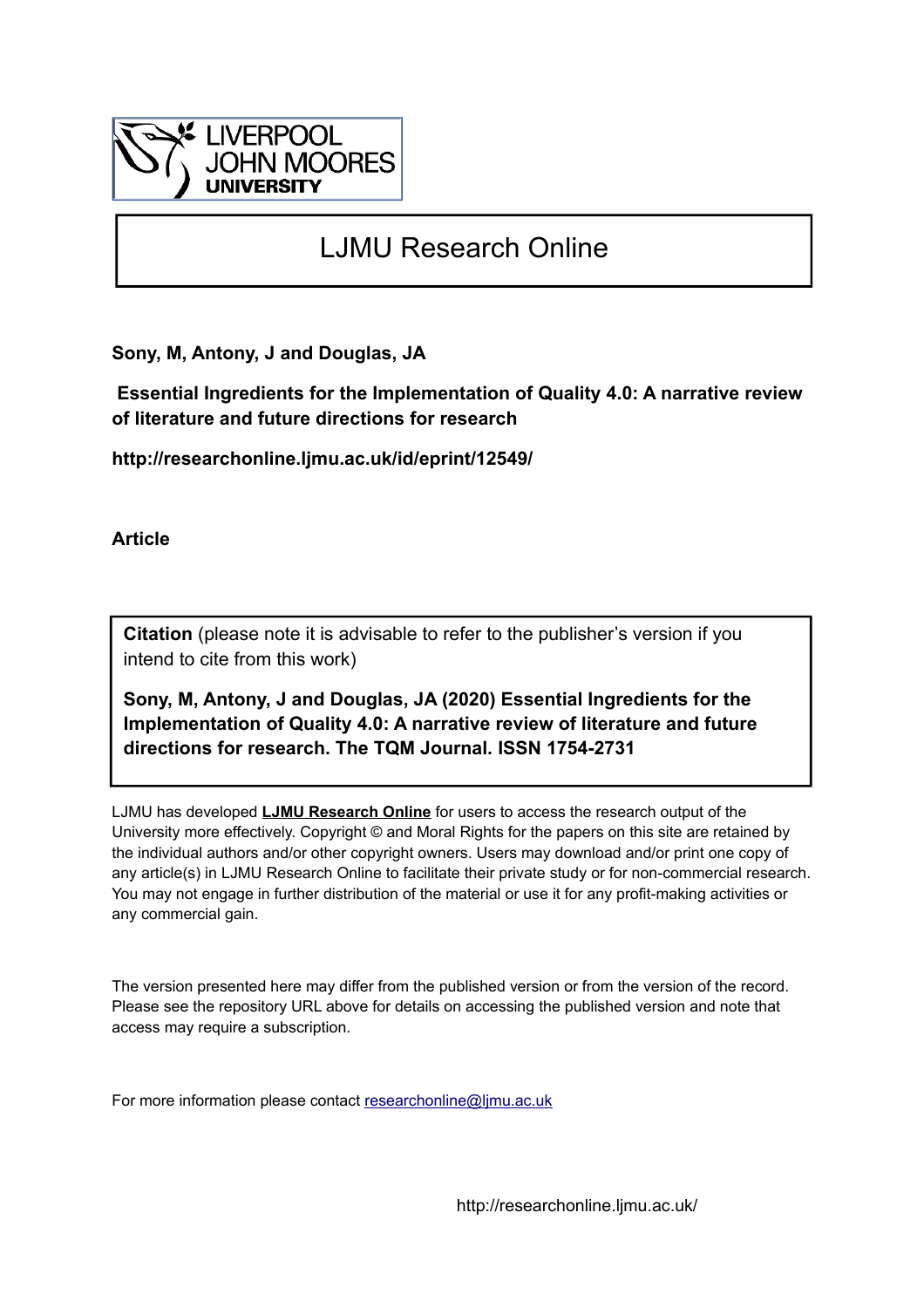# **Essential Ingredients for the implementation of Quality 4.0: A narrative review of literature and future directions for research**

**Purpose:** Quality 4.0 is concerned with managing quality in the Industry 4.0 era. Specifically, its focus is on which digital tools are used to *enhance* an organisation's *ability* to *reliably* give customers *high*-quality products. The purpose of this paper is to investigate the key ingredients for the effective implementation of Quality 4.0.

**Approach:** A narrative literature review was conducted on the extant works to collate and analyse previous studies in this relatively new field.

**Findings:** The study revealed **eight** key ingredients for the effective implementation of Quality 4.0 in organisations, namely: (i) handling big data (ii) improving prescriptive analytics (iii) using Quality 4.0 for effective vertical, horizontal and end-to-end integration (iv) using Quality 4.0 for strategic advantage (v) leadership in Quality 4.0 (vi) training in Quality 4.0 (vii) organisational culture for Quality 4.0 and lastly (viii) top management support for Quality 4.0. These findings have provided a steer for the future research agenda of Quality 4.0.

**Practical Implication:** Organisations can use the eight ingredients to perform a selfassessment on the current state of each element within their own organisation. When implementing Quality 4.0, each ingredient should be effectively analysed, and measures taken so that the implementation of Quality 4.0 is effective.

**Originality of Value:** The paper makes the first attempt to present the key ingredients an organisation should possess to effectively implement Quality 4.0.

**Keywords:** Quality 4.0; Industry 4.0; Cyber-Physical Systems, IoT, Quality Management

# Introduction

# **Industry 4.0**

In their systematic review of the literature on Industry 4.0, Kamble *et al*., (2018) confirmed that this technology promises a new wave of revolution in manufacturing. This new perspective is focussed on how manufacturing can conjoin advances in digitization to produce maximum output whilst using minimum resources (Kamble *et al.*, 2018) and (Sony and Naik, 2019b).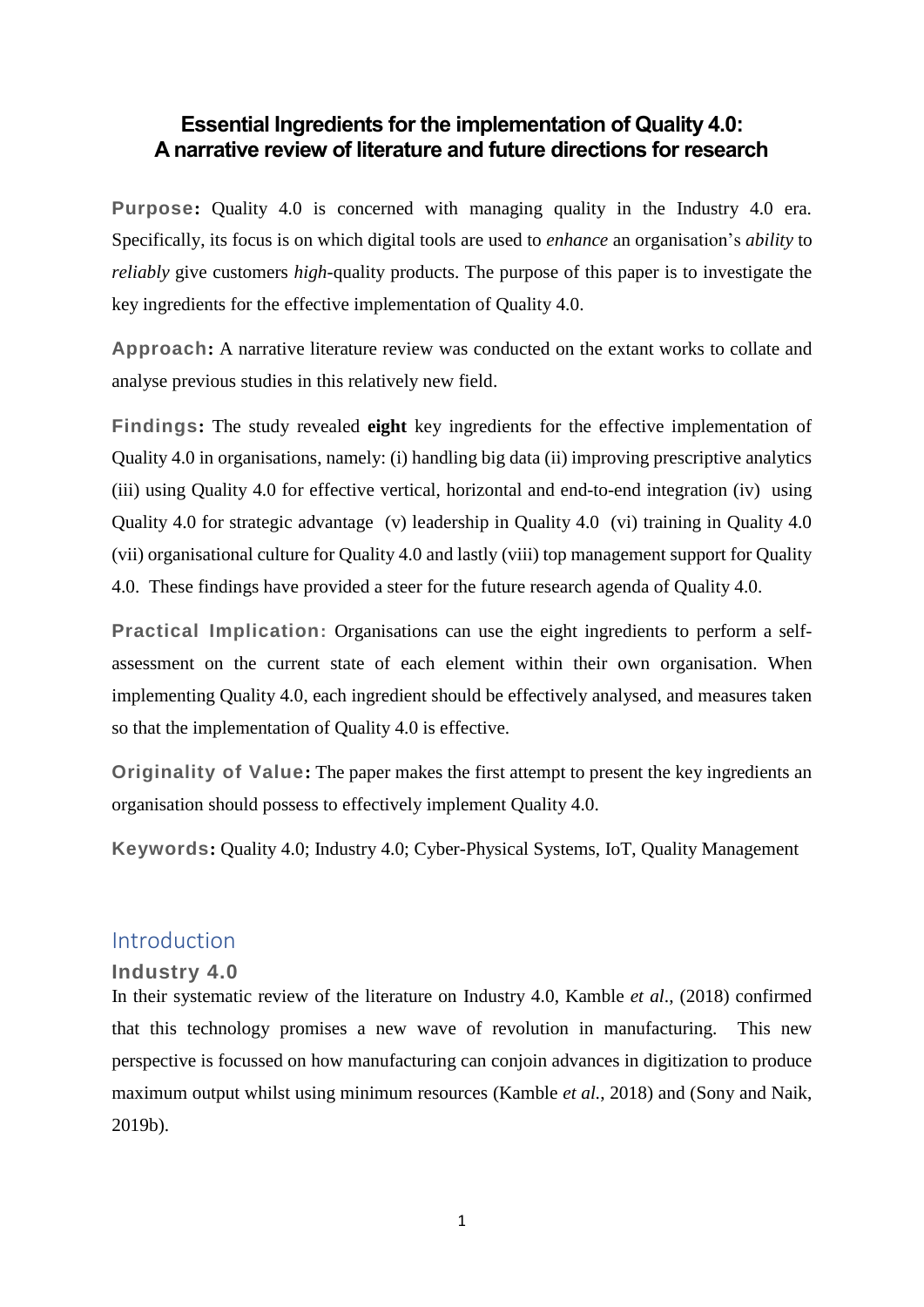Initially introduced in Germany to take a pioneering role in industries, Industry 4.0 has symbolized the beginning of the fourth industrial revolution (Alexopoulos, *et al*., 2016; Xu, Xu and Li, 2018). "Industry 4.0" is the current buzzword / phrase; it utilizes technologies such as cyber-physical systems (CPS), the internet of things (IoT) and cloud computing (Kagermann, 2015; Kagermann, *et al*., 2013; Lasi, *et al*., 2014; Lu, 2017).

Industry 4.0 integrates the so-called cyber-world with the physical systems by using embedded systems, semantic machine-to-machine communication, IoT and CPS. This creates a smart factory to deal with the complexities of the modern production system using a cyber-physical environment (Xu *et al*., 2018). It promises production and network connectivity integrated through CPS and IoT thus making Industry 4.0 a reality.

## **Managing Quality**

The digitalization of organisations creates unique opportunities for managing the quality of products and services delivered by the organisation. The challenges faced by traditional quality management practices were that *customer needs are ever-changing and it is difficult to maintain a high level of quality* (Bergman and Klefsjö, 2010). In the *ad et hunc,* many companies are evidently still struggling with quality management given the numerous product recalls from the motor industry (Gunasekaran, *et al*., 2019) and other industries. How far the traditional quality management practices and methods have absorbed changes in product development stages, cycle time compression, and employee effort to match demand and customer expectations is a challenge (Gunasekaran, *ibid*. 2019).

Given the research already undertaken on TQM generally in terms of both the hard and soft skills required (Ershadi, Najafi and Soleimani (2019). It is pertinent that this is managed effectively. Further challenges are the allocation of resources for research and innovation for developing new methods of quality, the *global standardization of quality standards where companies are producing from different locations* (Kline and Hutchins, 2017) and finally, *maintaining quality when customizing products* (Du, *et al*., 2006).

Digitalization creates unique circumstances, wherein the traditional quality methods of quality management will have to incorporate technological advances to arrive at new optimums in operational excellence, performance, and innovation (Gunasekaran *et al*., 2019).

**Quality 4.0**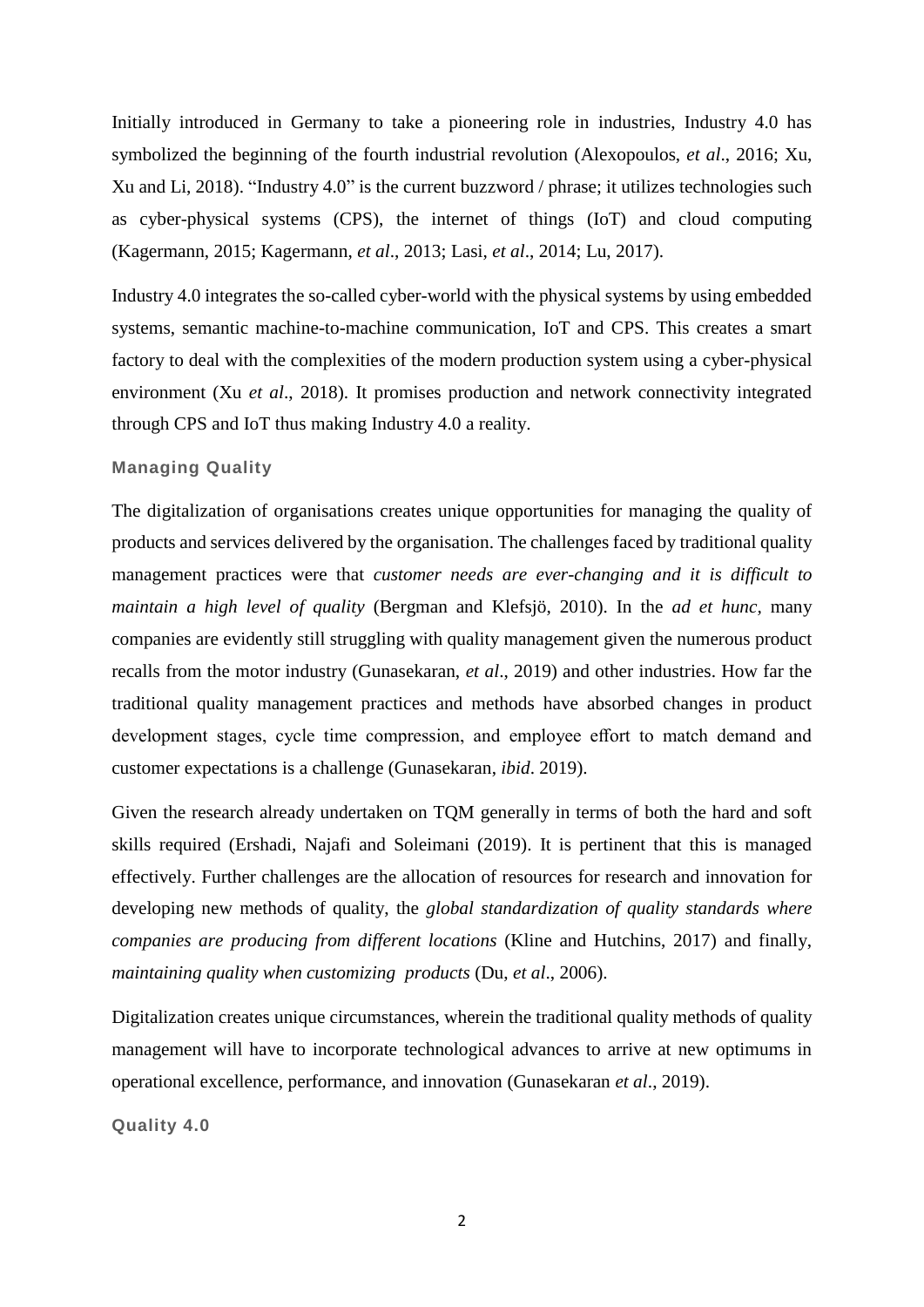The term "Quality 4.0" was framed by Dan Jacob, research director and principal analyst with **LNS research,** a leading manufacturing research and advisory firm (Johnson, 2019). Whilst building on and improving traditional quality methods, Quality 4.0 is closely aligning quality management with Industry 4.0 to enable enterprise efficiencies, performance, innovation and improved business models.

Technologies such as CPS, IoT, cloud computing, are being used to meet requirements in terms of the quality of design, quality of conformance and quality of performance. Thus, there is a need for a study that collates and analyses the key ingredients for effective implementation of Quality 4.0. Therefore, the investigation of these key ingredients for effective implementation of Quality 4.0 was the purpose of this study.

# Background Theory

The growth of technologies such as collaborative robots, autonomous vehicles, IoT are important technological factors for implementation of Industry 4.0 (also known as digital production).

## Challenges for Industry

Some of the challenges faced by the organisations while implementing Industry 4.0 are the acceptance of new technology and the interoperability of digital subsystems for the effective functioning of the production system (Ferreira, *et al*., 2016). Industry 4.0 thus, describes and incorporates a set of technological changes in the production and also determines the priorities, to preserve global competitiveness of industry (Qin, *et al*., 2016).

The whole value chains within the organisation are digitalised for creating a value chain, which has continual access to information in a form of virtual models to create the fourth industrial revolution (Závadská and Závadský, 2018). Industry 4.0 is the application of CPS, technologies oriented on the internet, and intelligent devices with the interaction of man and machine. This enables communication amongst all the entities in the production system and that too in realtime.

The three forms of integration are (i) horizontal integration which is along the entire value creation chain (ii) vertical integration which is alongside the production systems within the organisation and (iii) end-to-end integration along the product life cycle (Almada-Lobo, 2016; Stock and Seliger, 2016).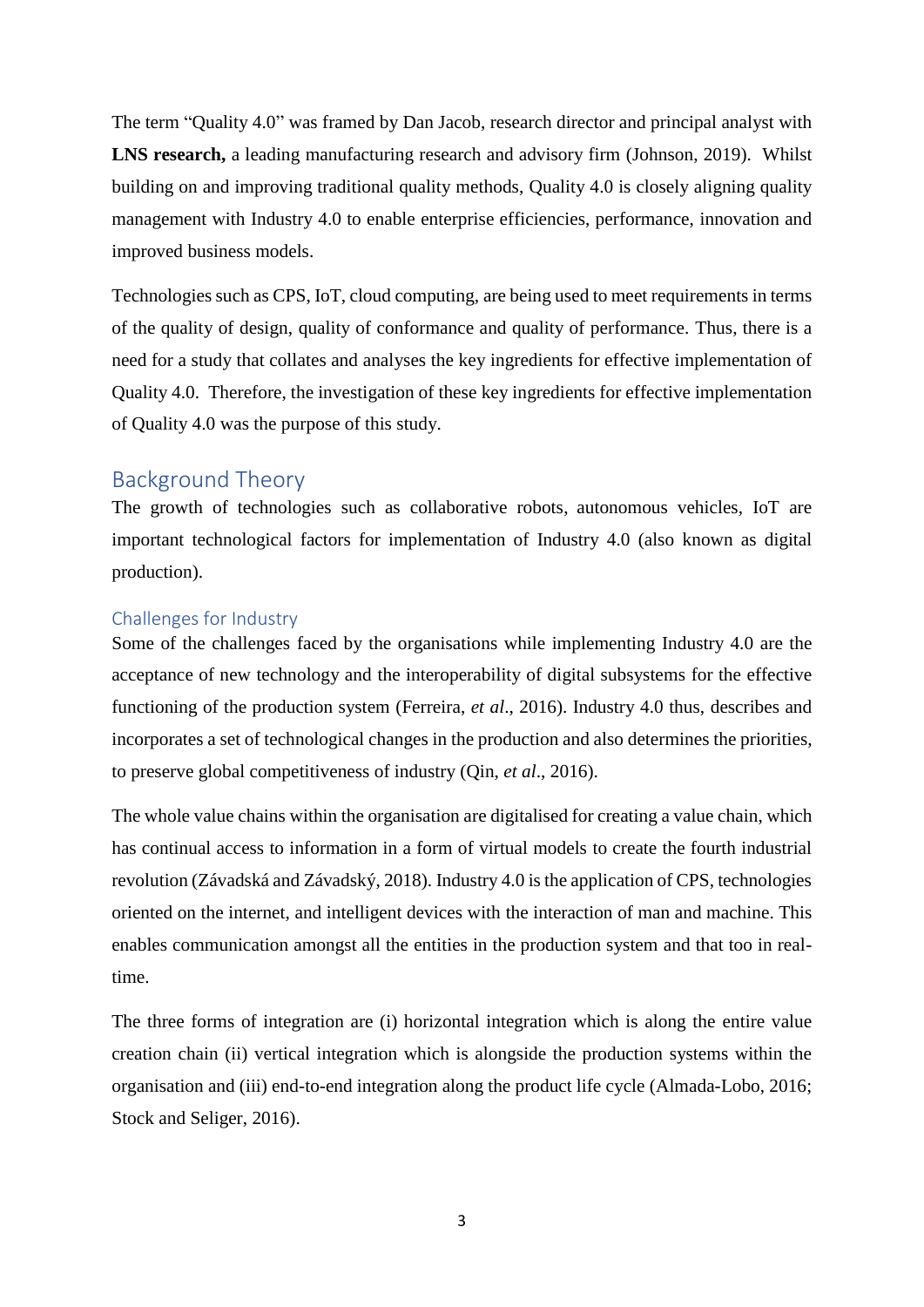Industry 4.0 is a collection of concepts. Some of the fundamental concepts of Industry 4.0 summarised are:

(1) Smart factory. In this environment the manufacturing will be completely equipped with sensors, actors, and autonomous systems;

(2) Cyber Physical Systems are integrations of computation, networking, and physical processes within the organisation;

(3) Self-organisation in manufacturing systems leads to decentralised systems, which brings with it a disintegration of classic production hierarchy and a change towards decentralised selforganisation;

(4) New systems in distribution, procurement and development of products and services which will progressively be individualised;

(5) Adaptation to human needs to create new manufacturing systems that should be designed to follow human needs (Lasi *et al*., 2014; Lucke, *et al*., 2008). Thus, Industry 4.0 will digitalise the entire organisation and along with it, its basic functions.

One of the areas which will significantly impact with digitalisation is quality management. The traditional functions of quality management will have to incorporate these five concepts of Industry 4.0 in order to create high-quality products and services. Quality 4.0 is thus the digitalisation of quality of design, quality of conformance, and quality of performance using modern technologies.

The application of digital technologies can change the quality in various ways, for instance an organisation can monitor processes and extract data from real-time sensors (Sony, 2018). The big data generated from these sensors can be further analysed to predict quality issues and maintenance needs of the organisation (Johnson, 2019). Quality 4.0 as such is so much more than technology. It is a new method by which digital tools can be used so that organisations' ability to consistently deliver high-quality products can be improved. Quality 4.0 will drive improvements across the value chain.

In a recent study byBoston Consulting Group, American Society for Quality and others it was found that manufacturing and R&D will immensely benefit due to the implementation of Quality 4.0 (Küpper, *et al*., 2019). In manufacturing, the perceived importance of value in the shop floor to create the quality of conformance will undergo a sea change with the application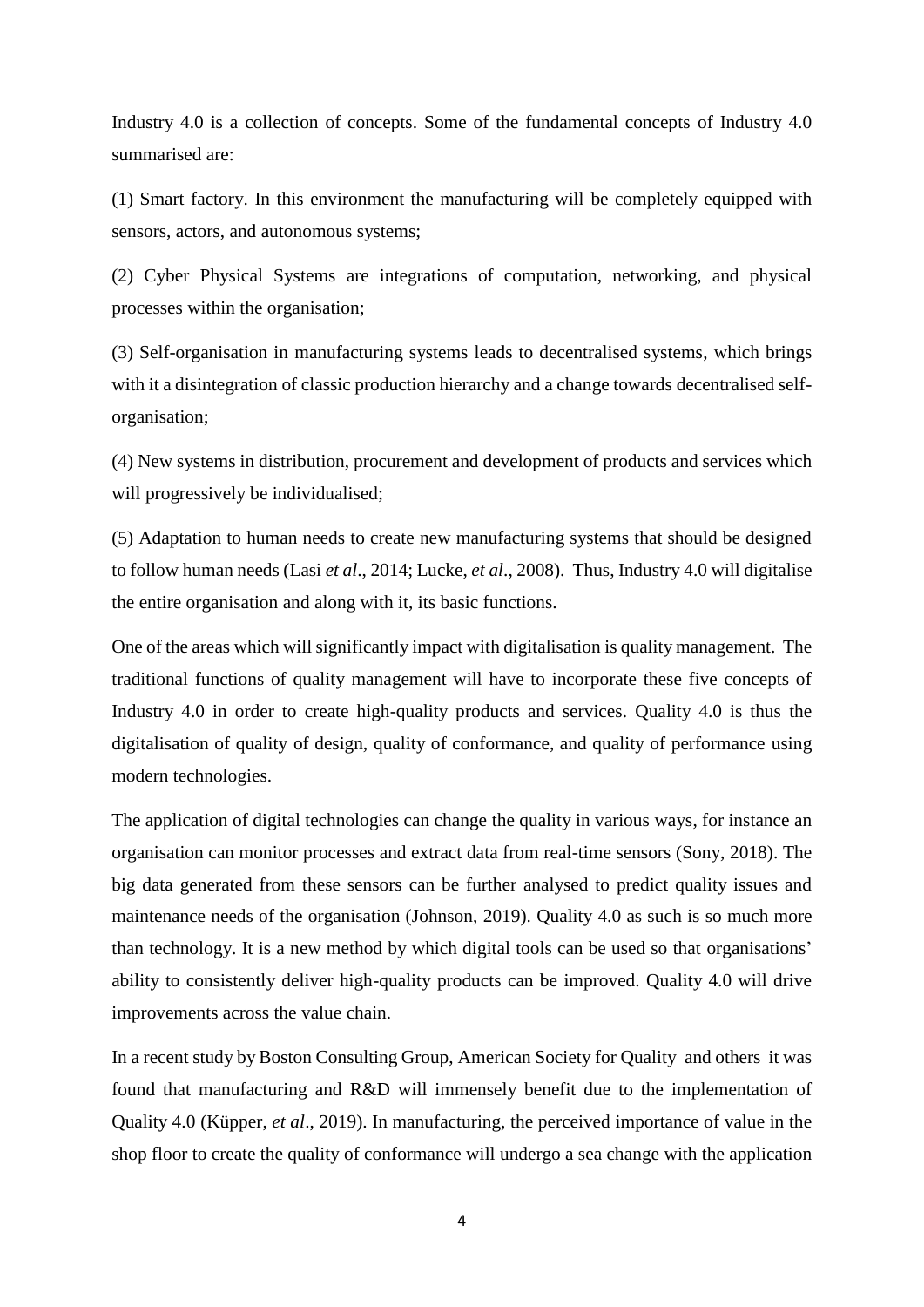of smart diagnostic tools. The R&D impact of Quality 4.0 will impact the quality of design, as the data pertaining to the usage of the product will be relayed back to the designers through end-to-end integration of Industry 4.0 (Cheng, *et al*., 2016). Therefore, user needs can be better mapped and better products and services will be designed by the manufacturers. Thus, justifying the need for a study that collates and analyses the key ingredients which are essential for the effective implementation of Quality 4.0.

# Method

A narrative literature review is a comprehensive, critical and objective analysis of the current knowledge on a topic. Unlike systematic reviews that benefit from guidelines, the narrative literature review does not have any acknowledged guidelines (Ferrari, 2015). The searches for literature were carried out using Scopus, Web of Science, Google Scholar, Ebsco, and ProQuest. Though some scholars have recommended the exclusion of conference proceedings (Scott‐Findlay and Estabrooks, 2006) the present study included them to extract insights relating to this emerging research area (Flick, 2015). The keywords used in this study were *Quality 4.0, Quality and Industry 4.0, Fourth Industrial revolution and Quality, Smart Manufacturing* and *Quality, Smart factory* and *Quality, cyber physical system* and *Quality, internet of things* and *quality, industrial internet* and *Quality, Big data* and *Quality, Digitalization* and *Quality.* The references of identified articles were also utilised to expand the selection process. Quantitative studies were included if they were primary research investigating the quality management in a digitalised environment. Likewise, only English language literature was considered. The studies were critically appraised by at least two of the authors to identify methodological limitations and potential biases to assess validity and reliability. Qualitative or conceptual studies that focused on broader questions were included. Qualitative or conceptual studies were assessed in terms of the validity criteria for the paradigm employed in the research, where that was clear in the paper (Say, *et al*., 2006). There were very few articles focussing on Quality 4.0 *per se*, however, articles dealing with quality in the digitalisation process were analysed in an integrative manner to obtain the ingredients for successful implementation of Quality 4.0.

# Results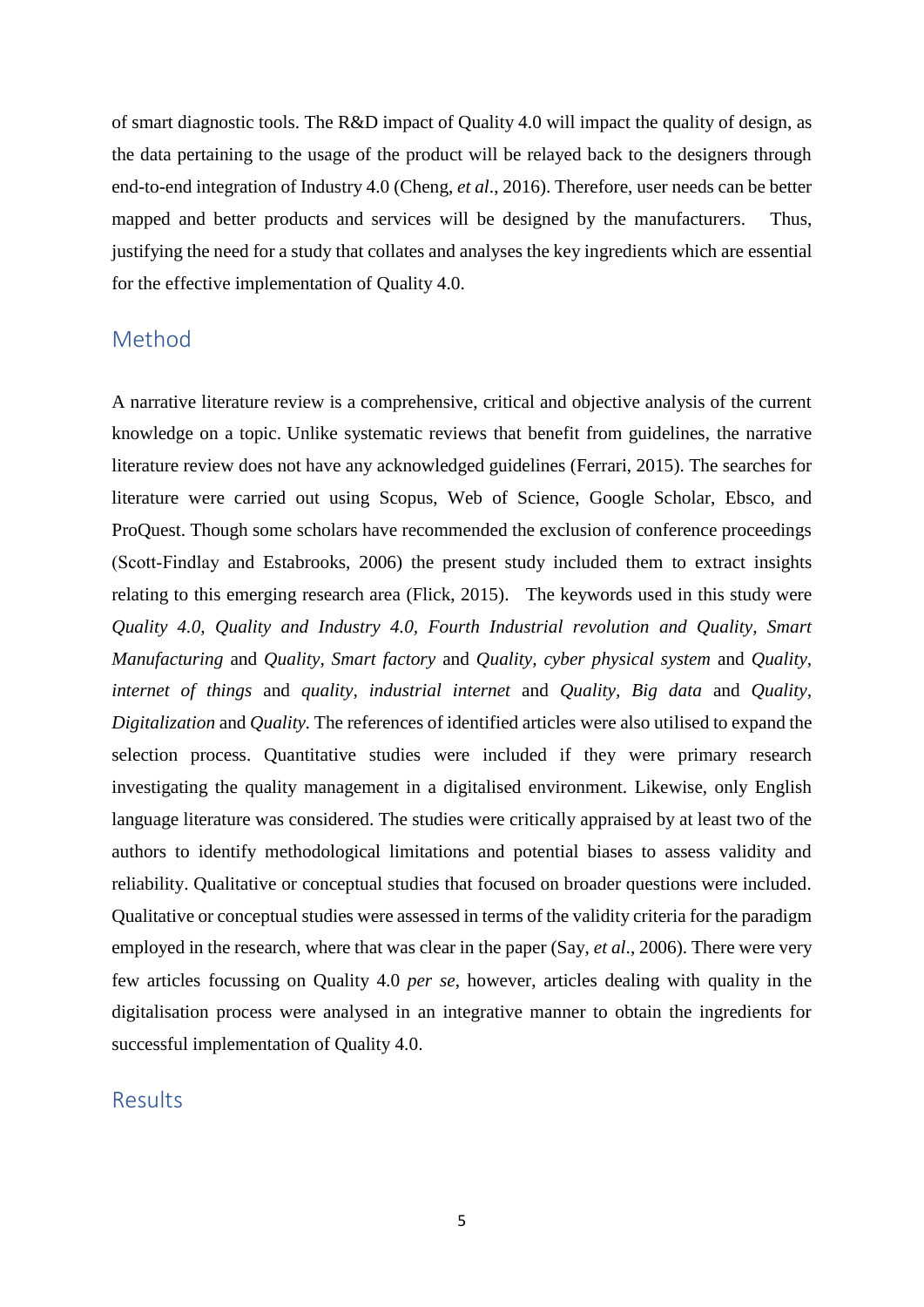The articles were analysed in-depth to classify the articles into first-order categorization themes. Subsequently, the first order categorised themes were collated into higher-order themes (Sony, *et al*., 2019; Sony and Naik, 2019a). The higher order categories that were unearthed in this study are as follows:

- 1. Handling big data
- 2. Improving prescriptive analytics
- 3. Effective vertical, horizontal and end-to-end integration through Quality 4.0
- 4. Use Quality 4.0 for strategic advantage
- 5. Leadership in Quality 4.0
- 6. Training in Quality 4.0
- 7. Organisational Culture for Quality 4.0
- 8. Top Management Support for Quality 4.0.

## (1) Handling Big data

The data have been the most important element in quality management (Goetsch and Davis, 2014). The success of quality management programs rests on the process of data collection, analysis and decision making (English, 2009). The recent development of affordable sensors, improved data acquisition systems and fast communication systems in the cyber-physical systems of Industry 4.0, enables a large amount of data to be generated (Lee, *et al*., 2013) which can be used by quality management systems. A single machine by virtue of it being interconnected will generate a large amount of data which primarily revolves around its operating and maintenance conditions. Big data will be generated in terms of volume, variety, velocity of generation of new data and analysis and value of data (Erevelles, *et al*., 2016; Vaidya, *et al*., 2018).

These big data can be used in Quality 4.0 for improved quality of design, quality of conformance and quality of performance of products and services.

#### *Improved quality of design*

The quality of design will be achieved by first understanding the customer needs, big data can be used to effectively do so (Chen, *et al*., 2012). The big data will also enable the understanding of customers' needs in a holistic or all-encompassing manner, as almost all customers' needs can be mapped and analysed. In Kano model terms, the threshold / basic attributes, performance attributes and excite/ delight attributes can be accurately analysed using big data. Therefore,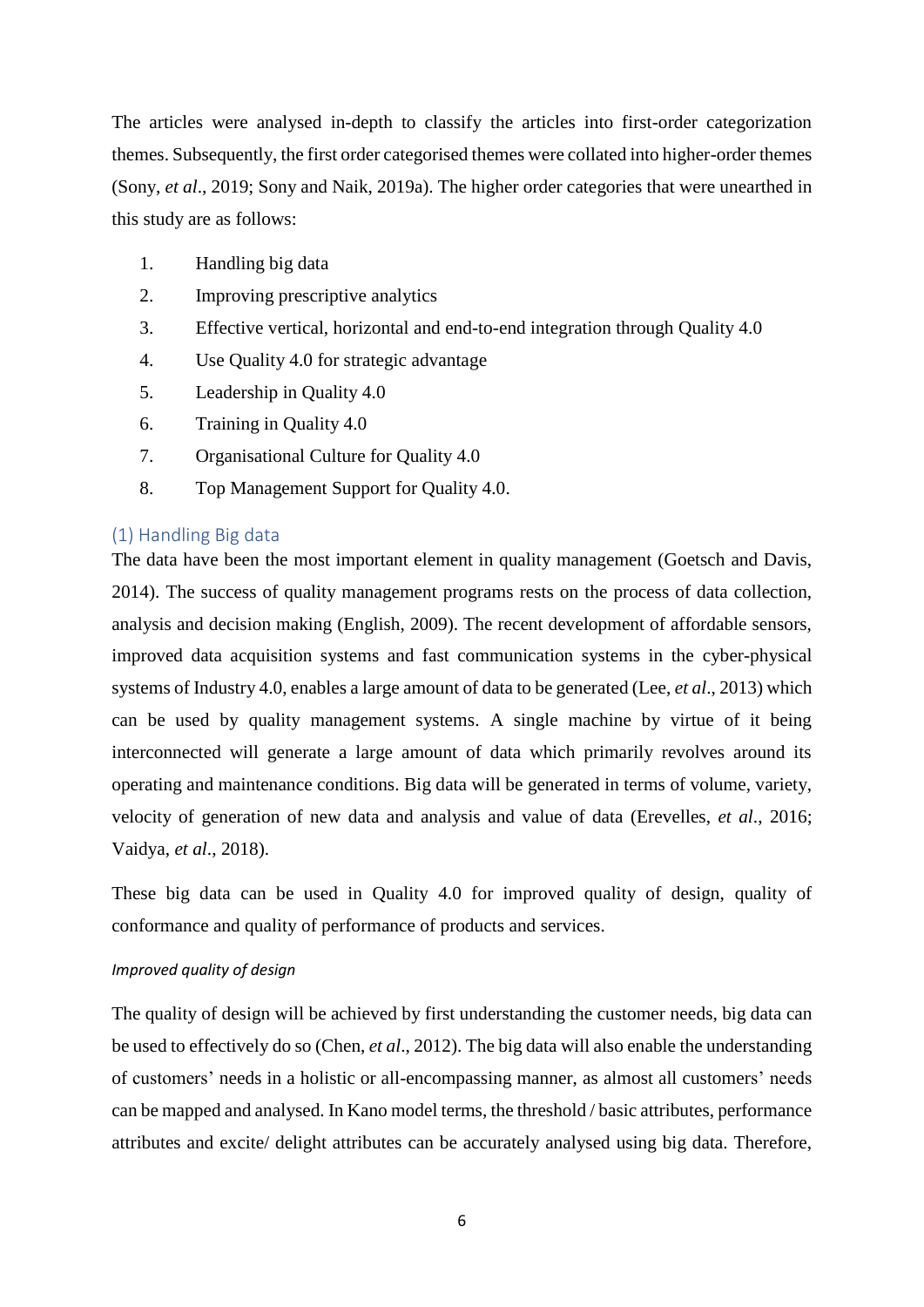from a design perspective, these attributes will help the organisations to design a better tradeoff in design variables, *i.e.* cost and value of the product.

#### *Quality of conformance*

Big data can be used in the quality of conformance phase. Manufacturing has evolved from its traditional manual design and become more automated, computerised and complex (MacDougall, 2014). In the recent years, smart manufacturing is an emerging form of production in which the integration of manufacturing assets with sensors, computing platforms, communication technology, control, simulation, data-intensive modelling and predictive engineering (Kusiak, 2018). Consequently, Big data from these smart manufacturing systems can be successful in different phases of quality management. For instance, an organisation can analyse the data of smart products and services throughout its manufacturing phase so that the manufactured product or a service rendered must meet the standards selected in the design phase.

#### *Quality control and performance of quality*

Another instance could be the control of quality from the raw material to finished product can be successfully carried out by designing algorithms, in an efficient and self-regulating manner by using modern technologies such as, *inter alia*, CPS, IoT, and cloud computing. The endto-end integration across the product life cycle is one of the striking features of Industry 4.0. This will result in a large amount of product usage data (Sony, 2018; Stock and Seliger, 2016), which can be used by manufacturers to monitor the quality and reliability of the product. Consequently, the quality of performance can also be effectively monitored by collecting and analysing the product usage data in customer's hands through in an automated manner using artificial intelligence. Moreover, the performance data will also be an important design input to continuously improve the product and services.

Therefore, the successful implementation of Quality 4.0 will, in turn, depend on how well organisations handle this big data for meeting the quality goals.

## (2) Using Prescriptive Analytics Algorithms for Quality Metrics

Poor metrics is one of the primary barriers for accomplishing quality objectives, because the current quality metrics, including defect rate, failure rate and so on, primarily describe what happened, why it happened and what might happen next. It seldom describes what actions to be taken in a prescriptive manner (Pedersen, 2017). The recent advances in the area of business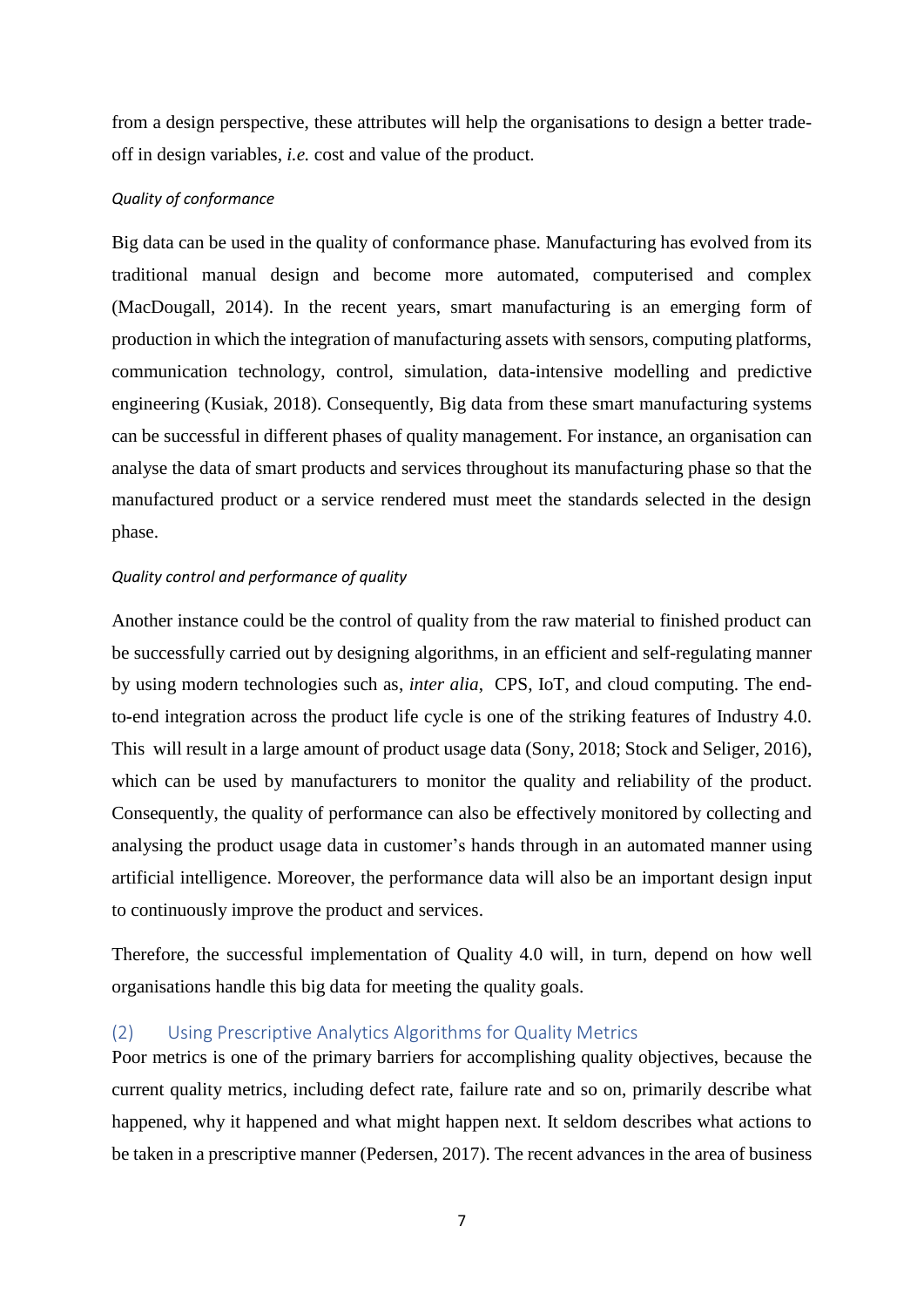analytics in terms of prescriptive analysis provides organisations with adaptive, automated, and time-dependent courses of actions to take advantage of likely business opportunities (Soltanpoor and Sellis, 2016).

Prescriptive analytics algorithms in quality management can provide two levels of human intervention for decision making (Hagerty, 2017). The first level of intervention is the decision support system. For instance, these algorithms will provide recommendations for quality of design, quality of conformance and quality of performance. The larger solution set from these algorithms will warrant human intervention in an assisted manner to finalise the best options.

The second level of prescriptive analytics will be based on intelligent algorithms which will result in decision automation through machine learning. This type of prescription algorithm will help in implementing the prescribed action in an automated and self-regulating manner.

Prescriptive analysis algorithms in terms of first level will be very beneficial in quality planning and quality improvement, as it will provide large amount of solution options with scenario analyses. However, prescriptive analysis in terms of decision automation will be more helpful for quality control, because decisions such as conformance to specifications can be automated by analysing data from the IoT. Nevertheless, both aspects will play an important role to determine the best solution or outcome among various choices in all three phases of quality planning, quality control and quality improvement.

The prescriptive analytics algorithms will also assist the organisations to maximize their quality goals and at the same time mitigates their likely risks by recommending optimal sequences of actions by considering organisations quality objectives. Therefore, strategically handling prescriptive analytics algorithms will boost the chances of the success of Quality 4.0.

# (3) Effective Vertical, Horizontal and End-to-End Integration through Quality 4.0

An organisation has several physical and informational subsystems. Physical subsystems include an actuator and sensor, and control. Informational subsystems include enterprise resource planning (ERP), and Systems Applications and Products (SAP). The physical and informational subsystems are integrated at various levels within the production system to create a flexible and reconfigurable manufacturing system. This will also help the smart machines to form a self-organized system that can be dynamically reconfigured to adapt to different product types; and the massive information is collected and processed to make the production process transparent (Wang, *et al*., 2016). In other words, it is the vertical integration of hierarchical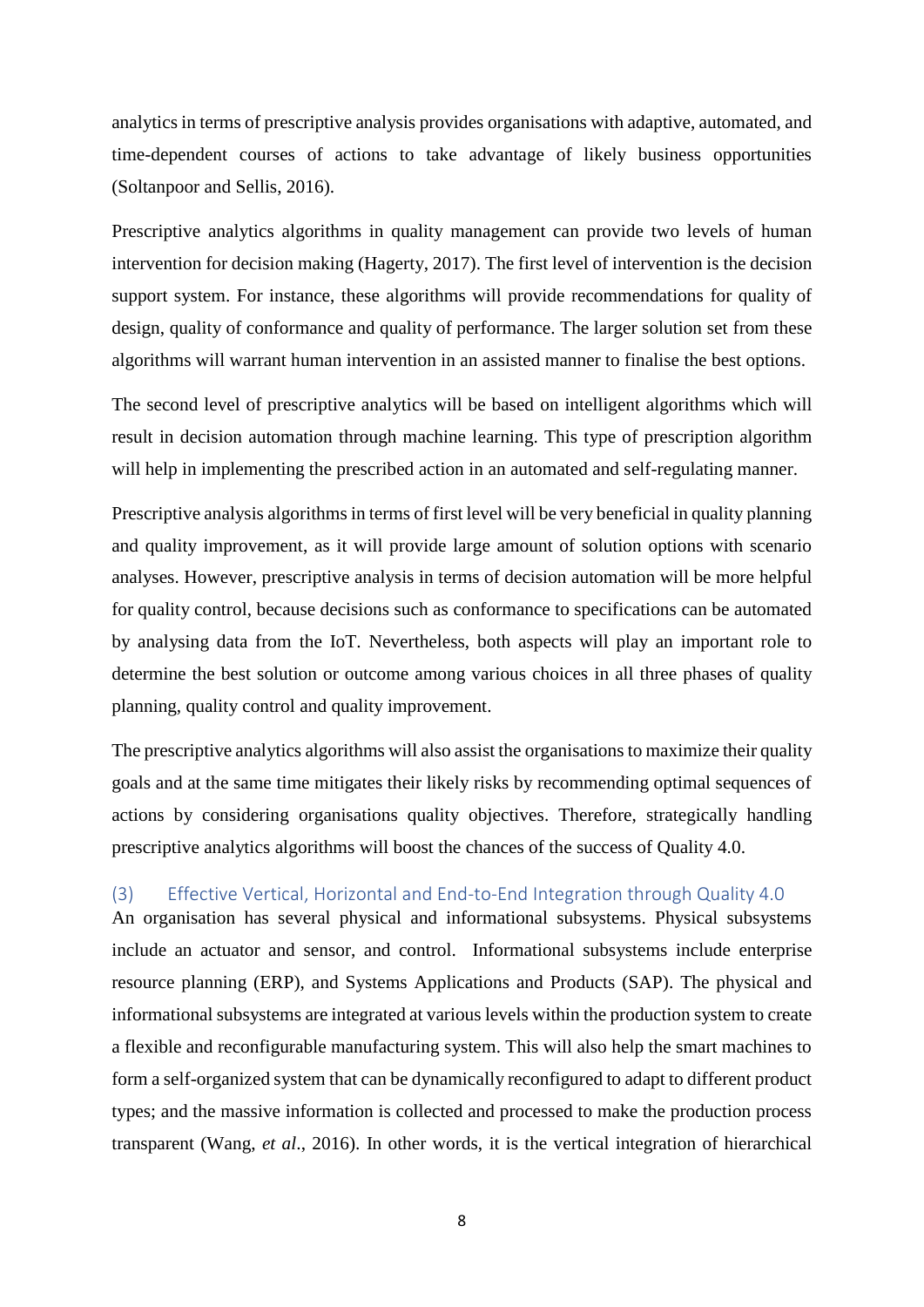subsystems such as various departments inside a factory to create a flexible and reconfigurable manufacturing system (Sony, 2018).

In order to, efficiently manufacture products and services, many organisations should form the inter-organisation horizontal integration, which is made up of related corporations, to form an efficient ecosystem. Information, finance, and material can flow smoothly among these organisations (Vaidya *et al*., 2018). Thus, a new value networks, as well as, business models may emerge. In a product-centric value creation process, a chain of activities is involved, such as customer needs, product design and development, production planning, production engineering, production, services, maintenance, and recycle. Integration of all activities which are product-centric value creation is end-to-end integration (Stock and Seliger, 2016).

A quality management system should concentrate on all three types of integration to create an efficient and effective Quality 4.0 program by strategically extracting, analysing and deciding on the data based on all three forms of integration. For instance, a vertical integration Quality 4.0 sub-module will be concerned with all quality planning, quality control and quality improvement activities within the organisation in a self-automated and organized manner. In horizontal integration sub-module, the activities such as quality planning, control and improvement activities focus on all the organisations that cooperate within the value creation process to produce product and service. In end-to-end integration, the quality planning, control and improvement activities are targeted towards various phases of product life cycle more specifically of the usage phase. This also includes the integration of customer usage data back to the manufacturer, which provide Quality 4.0 module with an excellent opportunity for managing the quality of performance.

Thus, Quality 4.0 should include all three forms of integration for the successful implementation.

## (4) Use Quality 4.0 for Strategic Advantage

The digital data from the modern organisation can be used in a strategic sense to create a competitive advantage (Porter and Heppelmann, 2014). By using modern technologies of Industry 4.0, an organisation can create better quality products and services and thereby create a price-value advantage over the competitors (Sony and Naik, 2019b). The smart, connected products vividly expand opportunities for product differentiation, moving competition away from price alone. Consequently, the data on how customers use the products enhances a company's ability to segment the customers, customize the products, set prices to better capture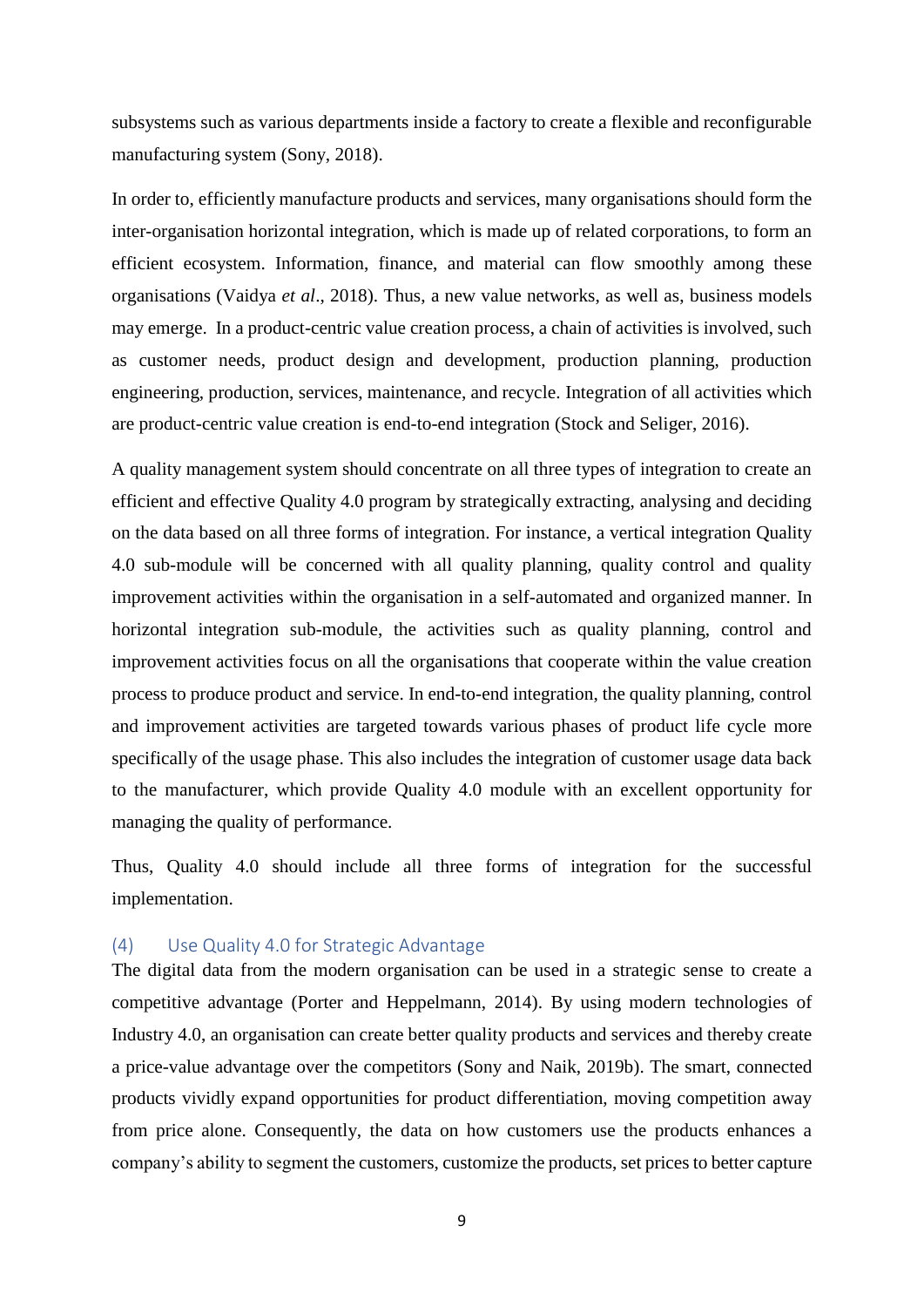value, and extend value-added services (Porter and Heppelmann, 2014). Quality 4.0 will play a major role not only in delivering such products to the customers but also in monitoring the product usage throughout its life cycle leading to better design of products and services.

Organisations that compete on quality using digital technologies should therefore use an operational strategy that is based on continuous improvement using both digital technologies and big data.

## (5) Leadership for Quality 4.0

Leadership is the skill to inspire, motivate, and channelize activities to achieve organisational goals (Waddell, *et al*., 2007). Leaders achieve the desired goals by using an appropriate leadership style as per the situation (Bass, 1985). Quality 4.0 requires a process of innovation and learning because the core concept of Quality 4.0 is about bringing the practice of quality management with the emerging capabilities of Industry 4.0. This is done to help drive organisations toward operational excellence. Thus, Quality 4.0 requires a leadership style that considers innovation and learning. One of the widely used styles in innovation and learning is transformation leadership (Aryee, *et al*., 2012; Birasnav, 2014). Quality 4.0 requires more than a transformation leadership style and it should be specific also to consider the learning and innovation. The transformational leadership style at present is limited to idealized influence, inspirational motivation, intellectual stimulation, and providing vision (Bass, 1985). Quality 4.0 will also require the learning and innovation component. Consequently, it requires a knowledge-oriented leadership style. One such style of knowledge-oriented leadership is a combination of transformational and transactional leadership (Donate and de Pablo, 2015). Knowledge-oriented leadership is more specific to learning and innovation. However, there is still a potential to extend the construct of knowledge-oriented leadership to be used in Quality 4.0 by extending the knowledge-oriented leadership to incorporate adding innovative role modelling, stimulating knowledge diffusion, supportive behaviour, delegation, consulting, and mentoring to the construct of knowledge-oriented leadership (Shamim, *et al*., 2016). Therefore, leadership will play a major role in Quality 4.0

#### (6) Training for Quality 4.0

Quality 4.0 uses many technologies to improve competency. Smart glasses will be used in nonconformity management, quality control, and change management. Smart gloves will be used in quality control, dispatching and manipulation. RFID (radio frequency identification) technology barcodes, QR codes, drones, autonomous vehicles, 3D printing, simulation by virtual reality, and collaborative robots, amongst other things, will be used in manufacturing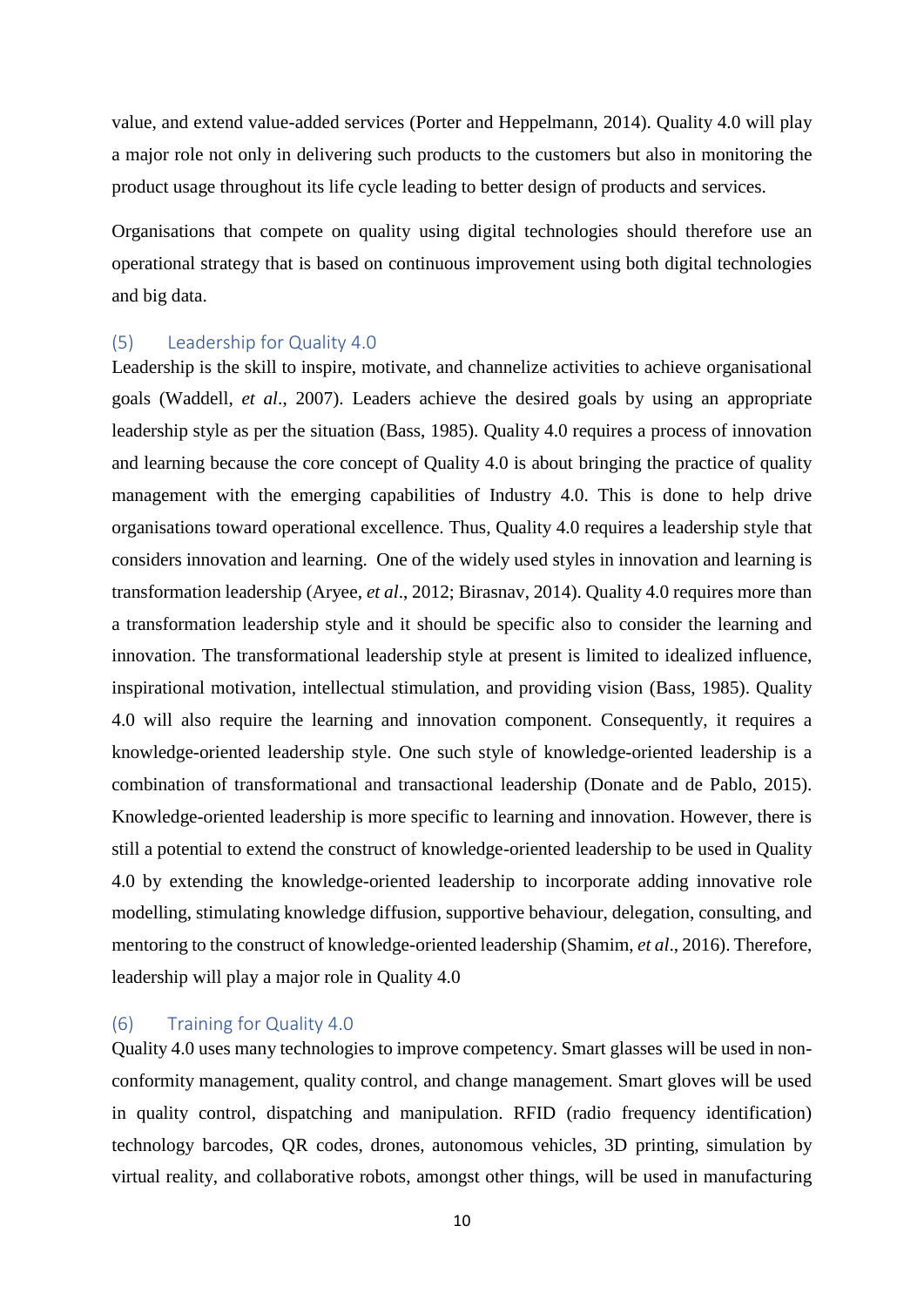and quality control (Závadská and Závadský, 2018). The outputs from artificial intelligence and machine learning systems can be used to develop new expertise (Varian, 2018). In addition, artificial reality (AR) and virtual reality (VR) systems can be used to improve employee's expertise in quality control and management. Social media tools can be leveraged to share lessons and experiences across organisations, and also in between the organisations (Bretschneider and Parker, 2016). The use of tools in Quality 4.0 will have to be developed for quality planning, quality control and quality improvement and the employees will have to be trained in a strategic manner continuously. The Quality 4.0 skills needed would be technical skills such as install and operate IT, RFID tags, and big data analysis. There would also be a requirement of transformational skills such as adaptability, critical thinking, creativity and social skills such as teamwork, and knowledge transfer (Schallock, *et al*., 2018). Therefore, training will play a major role in the successful implementation of Quality 4.0.

## (7) Organisational Culture for Quality 4.0

Organisational culture is a set of the set of norms, beliefs and values shared by members of the organisation (Gimenez-Espin, *et al*., 2013). The organisational culture is somewhat a broad term and therefore it is important to classify it at different levels in terms of values, rules and practices. Organisational culture influences members of the organisation such as influencing their behaviour, performance outcomes, and organisations external environment (De Long and Fahey, 2000). By virtue of connecting data, analytics and processes and thereby improving visibility, connectivity, collaboration and insights, The four types of organisational culture such as clan, adhocratic, hierarchy (Cameron and Quinn, 2011) and market will play an important role in Quality 4.0. The organisation acts like a family, promoting teamwork, commitment and involvement. Quality 4.0 requires the use of technology to support improved quality performance. By investing in technology, the cost of bad quality is avoidable. Technologies that enable increased control of operations and quality monitoring can not only result in higher yields but also give employees better tools to do their jobs. This calls for employees to work as a clan to promote the use of these technologies to attain quality goals. Adhocratic culture fosters flexibility, but its orientation is external. Its objectives include creativity, risk-taking, individuality and initiative. Knowledge in the context of Industry 4.0 will normally be treated as a functional resource, which is representing a 'truth' or at least something instrumentally useful on a subject matter which is directed towards automation and integration. It could also be viewed as a set of principles or techniques for dealing with material or social phenomena. In addition, knowledge also creates a norm as to how things should be (Alvesson, 2001). The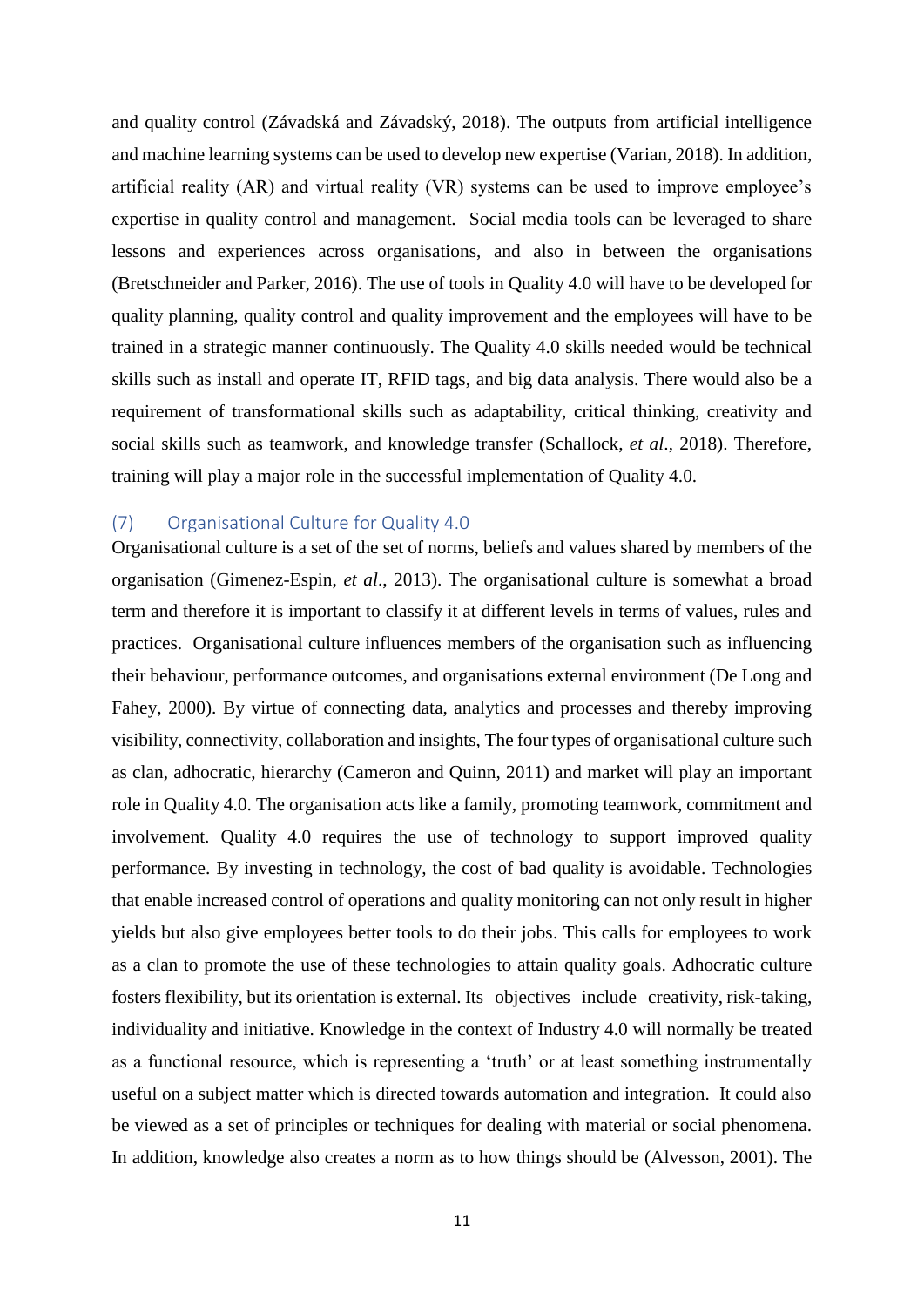gap between how things should be, and the present state will attract the potential to solve problems in different capacities. Knowledge will be the key resource and the requirements of knowledge workers will be immense to solve complex problems through creativity and innovations. Another point to consider is that in the higher order jobs, the problems are new or ill-defined and depending upon the context of work the frequency of such problems will vary (Frey and Osborne, 2017; Schneider, 2018). Those implementing Quality 4.0 in a modern environment will require employees to exhibit adhocratic culture. Market culture looks for an external perspective through which to differentiate it from competitors. Quality 4.0 is directed to produce a sustainable competitive strategy which is directed to produce a market leader; therefore, market culture is significant. The hierarchical culture is based on stability and control along with an internal focus. The fundamental characteristic of Quality 4.0 is the use of standards for the objective of achieving efficiency in terms of the value creation. Consequently, hierarchical culture is also an important aspect in the implementing of Quality 4.0.

## (8) Top Management Support for Quality 4.0

Top management support within an organisation can encourage the practices and behaviours that lead to quality performance throughout the organisation. The role of top management support in quality management implementation is well documented (Flynn, *et al*., 1995). The top management support refers to the degree to which top management understands the importance of the Quality 4.0 and the extent to which top management is willing to support Quality 4.0 implementation within the organisation. The top management support is critical in enhancing the incorporation of Quality 4.0 technology into the business strategy. It will facilitate Quality 4.0 implementation in quality of design, quality of conformance and quality of performance. Top management support in the quality of design phase will result, in sheltering companies from the pressures of rushing a new product in the market, thereby giving enough opportunities for the design team to analyse the big data on customer needs to design a well fit product. In the quality of conformance phase, the top management support will result in providing and suggesting judicious use of resources by stakeholders for building quality in all phases of manufacturing. In the quality of performance, the top management support in designing new and unique services based on the product usage data, product servitization will become a reality if the top management supports the new service products (Baines, *et al*., 2009; Ennis, *et al*., 2018; Vendrell-Herrero, *et al*., 2017).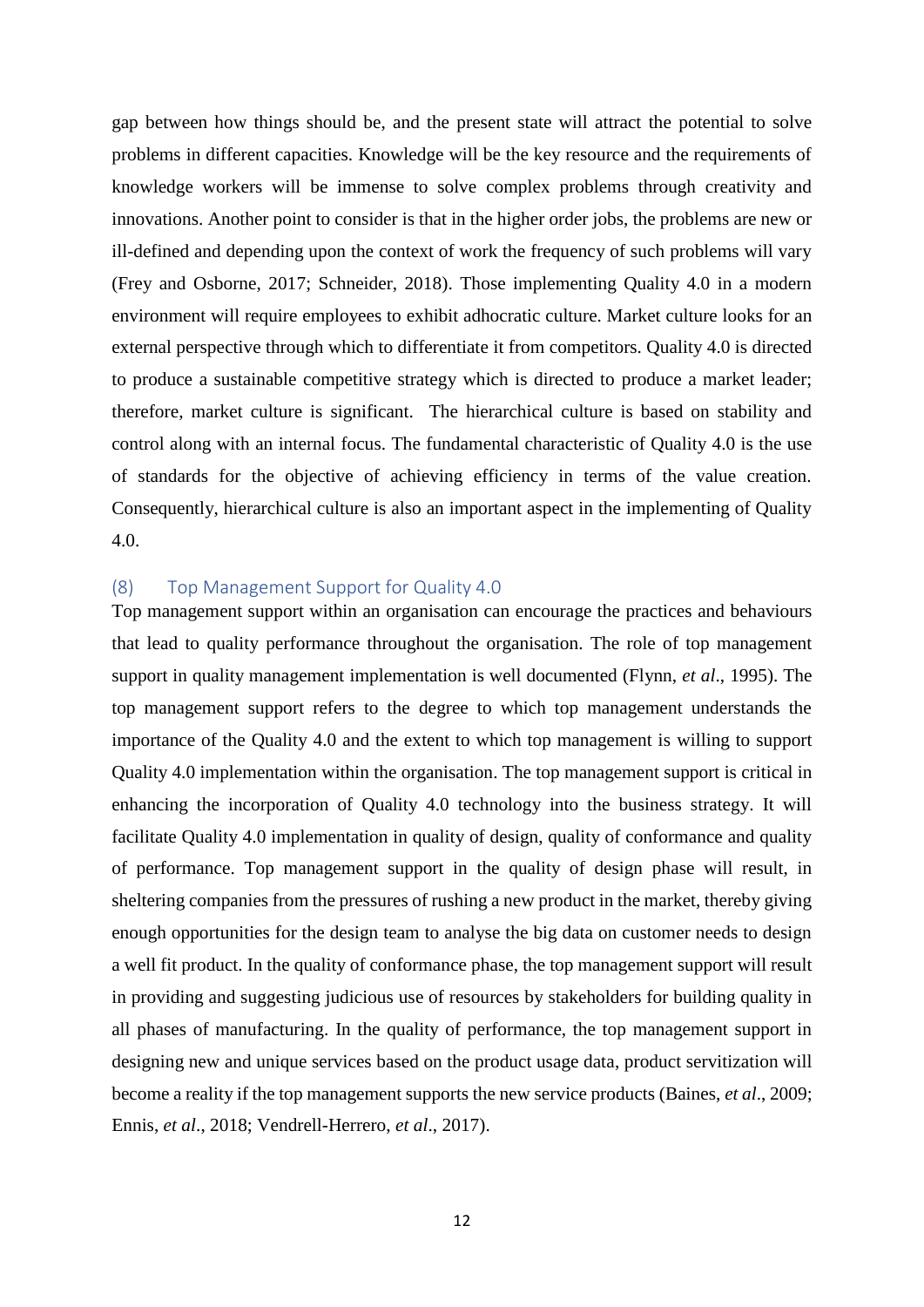The most difficult and challenging Quality 4.0 implementation relates to the major changes to be made in organisational structure and business processes. These changes could meet resistance from various stakeholders within the organisation (Todnem By, 2005). If there is commitment from the top management team, these changes can be handled well (Mackness, 1991). Secondly, Quality 4.0 implementation involves a programme of wide-ranging organisational change initiatives and therefore, the top management support will help in implementing the change initiatives. A transparent and visible top management support encourages positive user attitudes towards quality 4.0 system. The top management cannot facilitate the other organisational members within the supply chain to accept using the new technology. The success of Quality 4.0 depends on the user acceptance of the Quality 4.0 with the entire supply chain. A supporting top management will help in the process of technology adoption among the supply chain elements. Therefore, high levels of top management support towards quality 4.0 will lead to perceived usefulness of quality 4.0 and its importance among the other employees. Therefore, top management support is critical for Quality 4.0 success.

# **Discussion**

Quality management is one of the evergreen research areas in the modern century (Gunasekaran *et al*., 2019). The traditional quality management has changed with the advent of digitalisation of all the functions of the organisation through the implementation of Industry 4.0 (Johnson, 2019). In Quality 4.0 companies are adopting new digital tools to improve their operational efficiency and product quality. The research question put forward in this paper was "What are the key ingredients for the effective implementation of Quality 4.0?". Through a narrative analysis of literature, this study proposes eight ingredients for the effective implementation of Quality 4.0. Industry 4.0 signifies that the modern trend of automation technologies in the manufacturing industry, such as the cyber-physical systems (CPS), Internet of Things (IoT) and cloud computing (Xu *et al*., 2018) generates a large amount of data. The effective implementation of Quality 4.0 will be possible if we handle this big data for quality management. The data should be handled strategically in all three areas of quality which includes quality of design, quality of conformance and quality of performance. Quality 4.0 stresses the importance of prescriptive analytics compared to descriptive/ predictive/diagnostic analysis in quality planning, control and improvement. The solutions are adaptive, automated, and time-dependent courses of actions to take advantage of likely quality management opportunities within the organisation to deliver products and services. At a system level, Industry 4.0 implementation includes horizontal, vertical and end-to-end integration (Wan *et*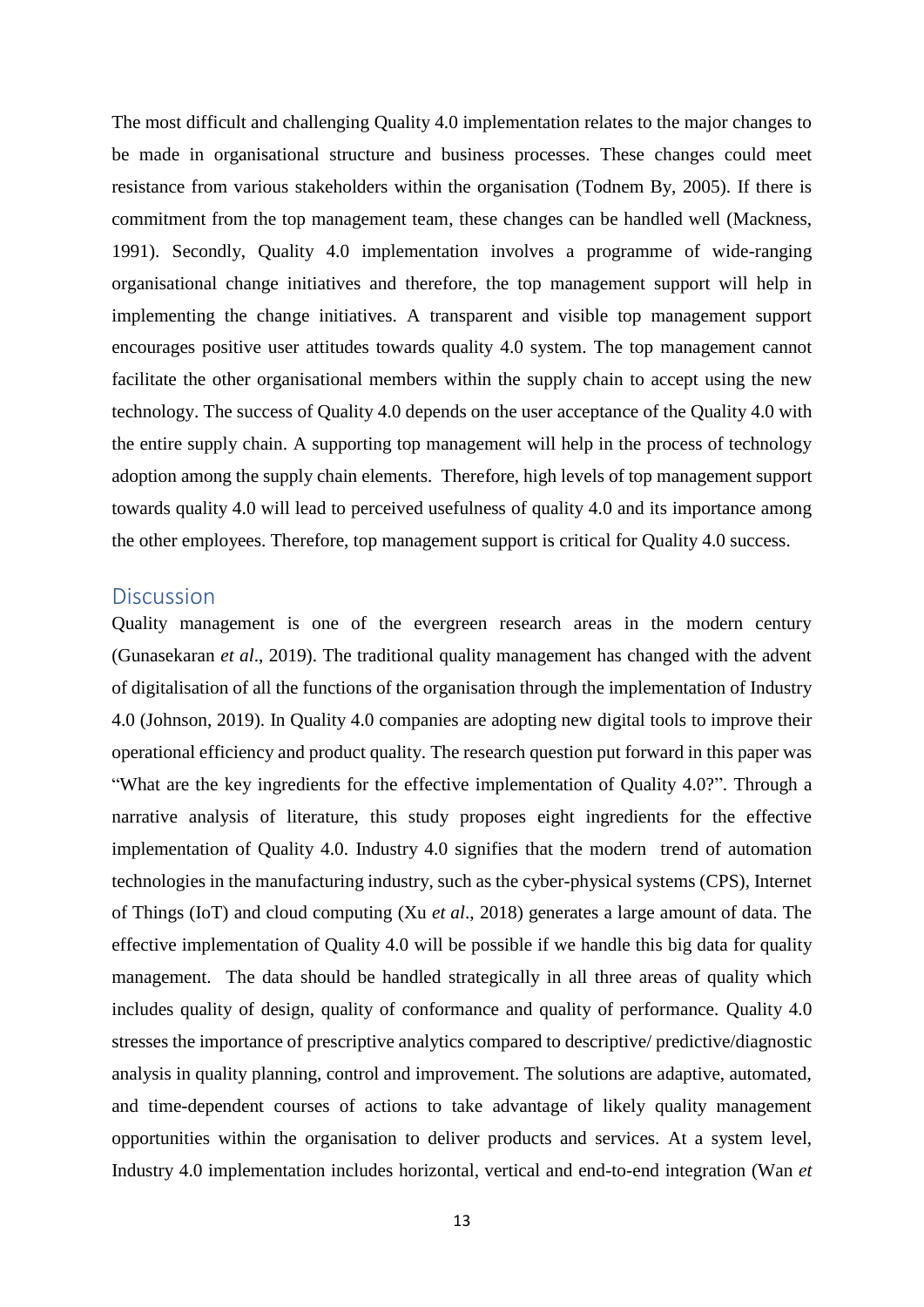*al*., 2016). The effective implementation of Quality 4.0 in terms of quality planning, control and improvement along these three integration mechanisms may result in the delivery of highquality products and services by the organisations. However, further evidence in terms of empirical study should be conducted. The big data generated in the modern organisation can be used in a strategic sense to create a competitive advantage for the organisation (Porter and Heppelmann, 2014). Moreover, in Quality 4.0 the big data is used for quality of design, conformance and performance for creating products and services for the organisation which will lead to competitive advantage using the high-end technology.

Quality 4.0 requires a process of innovation and learning, and good leadership style will promote the organisation wide culture of learning and innovation. No one leadership style will suit such a situation rather an approach where a combination of leadership styles will benefit the organisation. The use of advanced technology in quality management will result in a need for high-quality training for Quality 4.0 (Závadská and Závadský, 2018). The training required should be specific and up to the point for the effective implementation of Quality 4.0. Effective implementation of Quality 4.0 will require an organisation wide culture which promotes quality by using modern technologies. Organisations will have to strategically inculcate the culture of quality within the organisation, particularly given that changing the organisational culture is a long-term process.

The top management support is also crucial for the success of quality 4.0 not only in terms of allocating resources but also in terms of motivation provided for employees to accept and use the Quality 4.0. Leadership and top management support in tandem will play a major role in Quality 4.0 success. A creative and innovative leader will provide unity of purpose, while also establishing the direction of Quality 4.0 in the organization. Strong leaders will also help in improving the top management support by making other members of top management understand the importance of Quality 4.0 through effective communication. In addition, a strong leader will also help to ensure Quality 4.0 policy and Quality 4.0 objectives are well established and are compatible with context and strategic direction of the organization.

# **Conclusions**

Quality 4.0 is an emerging research area and this study proposes the key ingredients for effective implementation of Quality 4.0. An exploratory qualitative study may be carried out in various organisations to explore any additional key ingredients which are specific to a sector.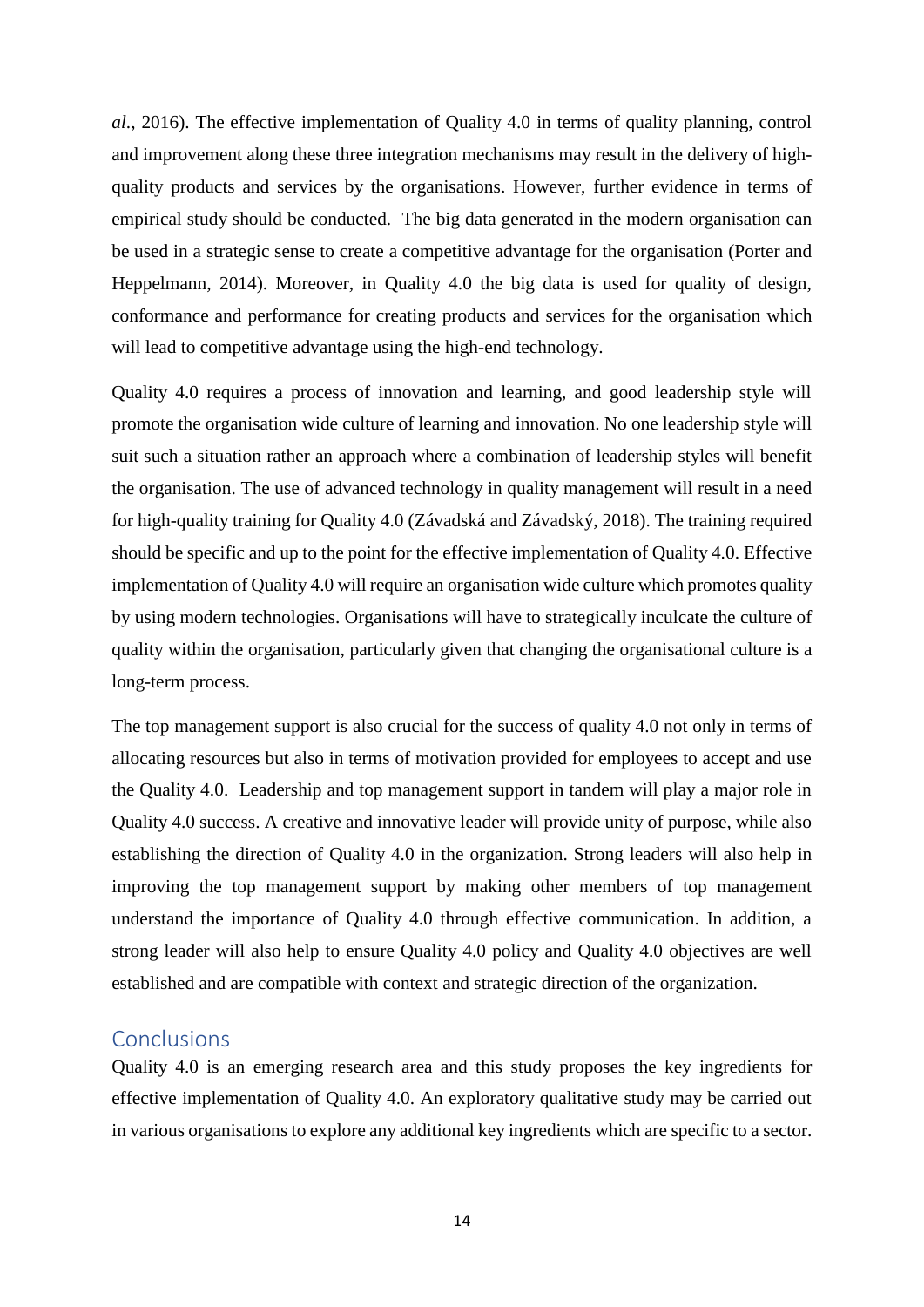Also, a scale to measure the key ingredients of Quality 4.0 should be developed and tested so that organisations can use this scale before the implementation of Quality 4.0. In addition, a self-assessment readiness framework should be developed.

Research should be directed on the use of big data in quality of design, conformance and performance. The existing tools of quality management should be tested on whether it can be used with big data. Likewise, guidelines as regards to its usage of these tools and its integration with big data should also be studied so that the organisation can use these guidelines for effective implementation of Quality 4.0.

The usage of prescriptive analytics in quality planning, control and improvement is in the preliminary stages. The prescriptive solutions in terms of adaptive, automated, and timedependent solutions need to be investigated longitudinally for its efficacy in Quality 4.0.

The quality management tools and techniques that will be beneficial for the vertical, horizontal and end-to-end integration should be investigated. Such a study will help organisations while implementing Industry 4.0.

The strategic advantage of Quality 4.0 implementation should be studied longitudinally. The impact of Quality 4.0 on customers and other competitors will help to understand their impact on the market. Moreover, the impact of Quality 4.0 on quality costs in different sectors will help to understand the cost implications of Quality 4.0.

The effective implementation of Quality 4.0 in the delivery of high-quality products and services by the organisations should be empirically investigated.

The impact of leadership on Quality 4.0 will also clarify the efficacy of different leadership styles and its impact on Quality 4.0 implementation. Organisational culture impacts quality management practices (Pieter van Donk and Sanders, 1993).

Future studies should explore the impact of organisational culture on the successful implementation of Quality 4.0 in a longitudinal manner. In addition, one should develop a self –assessment organisational cultural readiness instrument for Quality 4.0, especially for small and medium scale organisations. Quality 4.0 implementation will need employees to possess new technical skills. In addition, the transformational skills such as adaptability, critical thinking, creativity and social skills will also be needed. Consequently, future studies should explore how to train employees strategically for the Quality 4.0 implementation in both technical and transformational skills.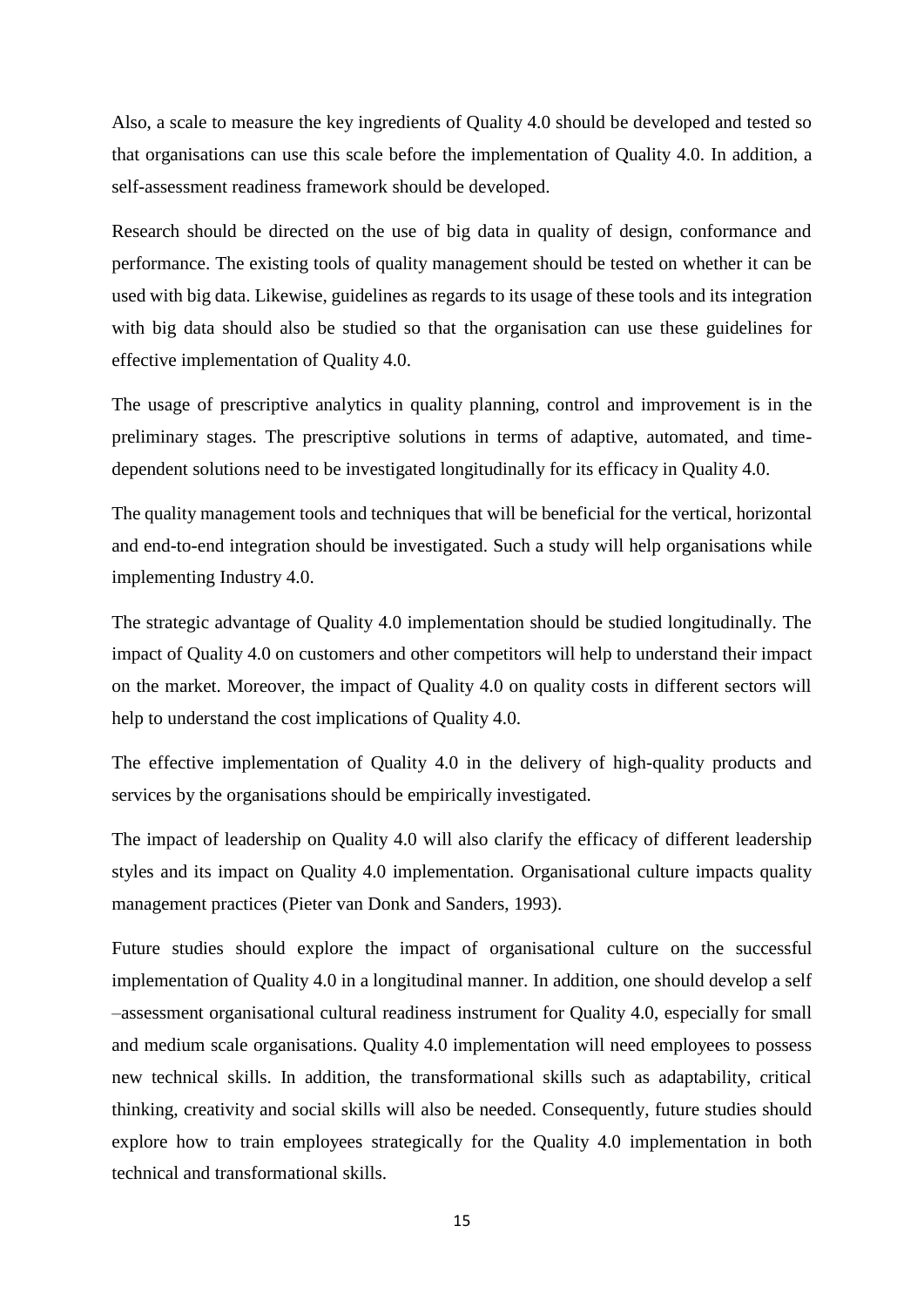Future research could also be directed on the benefits and drawbacks the companies would accrue by embarking on Industry 4.0 and Quality 4.0 via in-depth interviews with CEOs contemplating on embarking on the Quality 4.0 journey and with those companies that play a part in supporting such companies. The challenges, the tools of Quality 4.0 and the success factors of Quality 4.0 for larger organizations and small- and medium-sized organizations will not be the same. These differences will be explored further through an empirical study.

# **Limitations**

This study explored the key ingredients for the effective implementation of Quality 4.0 by narratively examining the extant literature. This study finds eight ingredients for the effective implementation of Quality 4.0. The key ingredients are 1) handling the big data 2) improving prescriptive analytics 3) effective vertical, horizontal and end-to-end integration through Quality 4.0, 4) use Quality 4.0 for strategic advantage 5) leadership for Quality 4.0, 6) training for Quality 4.0, 7) organisational culture for Quality 4.0 and 8) top management commitment for Quality 4.0.

These ingredients should be implemented by the organisations in a methodological manner for successful implementation of Quality 4.0. All the components are equally important for the success; therefore, organisations should implement all the key ingredients. The limitations of this study are the results are limited by the database searched. Second, only English language literature was considered, and other language studies were excluded. The study could further be improved by literature from other languages.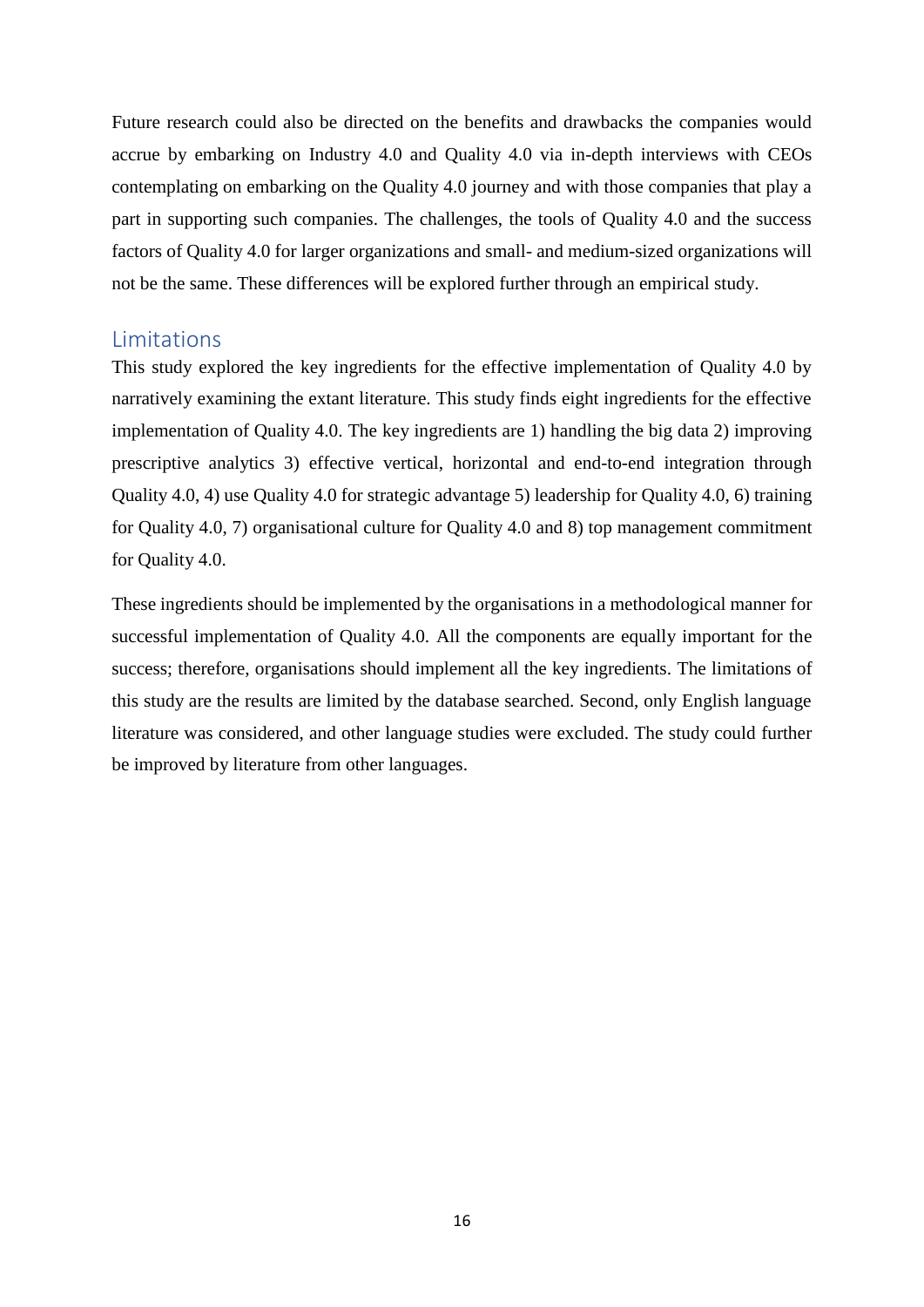# References

- Alexopoulos, K., Makris, S., Xanthakis, V., Sipsas, K., and Chryssolouris, G. (2016). "A concept for context-aware computing in manufacturing: the white goods case", *International Journal of Computer Integrated Manufacturing*, Vol 29, No 8, pp 839–849.
- Almada-Lobo, F. (2016). The Industry 4.0 revolution and the future of manufacturing execution systems (MES). *Journal of Innovation Management*, Vol 3, No 4, pp 16–21.
- Alvesson, M. (2001). Knowledge work: Ambiguity, image and identity. *Human Relations*, Vol 54, No 7, pp 863–886.
- Aryee, S., Walumbwa, F. O., Zhou, Q., and Hartnell, C. A. (2012). Transformational leadership, innovative behavior, and task performance: Test of mediation and moderation processes. *Human Performance*, Vol 25, No 1, pp 1–25.
- Baines, T. S., Lightfoot, H. W., Benedettini, O., and Kay, J. M. (2009). The servitization of manufacturing: A review of literature and reflection on future challenges. *Journal of Manufacturing Technology Management*, Vol 20, No 5, pp 547–567.
- Bass, B. M. (1985). Leadership and performance beyond expectations. Collier Macmillan.
- Bergman, B., and Klefsjö, B. (2010). Quality from customer needs to customer satisfaction. Studentlitteratur AB.
- Birasnav, M. (2014). Knowledge management and organizational performance in the service industry: The role of transformational leadership beyond the effects of transactional leadership. *Journal of Business Research*, Vol 67, No 8, pp 1622–1629.
- Bretschneider, S., and Parker, M. (2016). Organization formalization, sector and social media: Does increased standardization of policy broaden and deepen social media use in organizations? *Government Information Quarterly*, Vol 33, No 4, pp 614–628.
- Cameron, K. S., and Quinn, R. E. (2011). Diagnosing and changing organizational culture: Based on the competing values framework. John Wiley and Sons.
- Chen, H., Chiang, R. H. L., and Storey, V. C. (2012). Business intelligence and analytics: From big data to big impact. *MIS Quarterly*, Vol 36, No 4.
- Cheng, G.-J., Liu, L.-T., Qiang, X.-J., and Liu, Y. (2016). Industry 4.0 development and application of intelligent manufacturing. Information System and Artificial Intelligence (ISAI), 2016 International Conference On, pp 407–410. IEEE.
- De Long, D. W., and Fahey, L. (2000). Diagnosing cultural barriers to knowledge management. *Academy of Management Perspectives*, Vol 14, No 4, pp 113–127.
- Donate, M. J., and de Pablo, J. D. S. (2015). The role of knowledge-oriented leadership in knowledge management practices and innovation. *Journal of Business Research*, Vol 68, No 2, pp 360–370.
- Du, X., Jiao, J., and Tseng, M. M. (2006). Understanding customer satisfaction in product customization. *The International Journal of Advanced Manufacturing Technology*, Vol 31, No 3– 4, pp 396–406.
- English, L. P. (2009). Information quality applied: Best practices for improving business information, processes and systems. Wiley Publishing.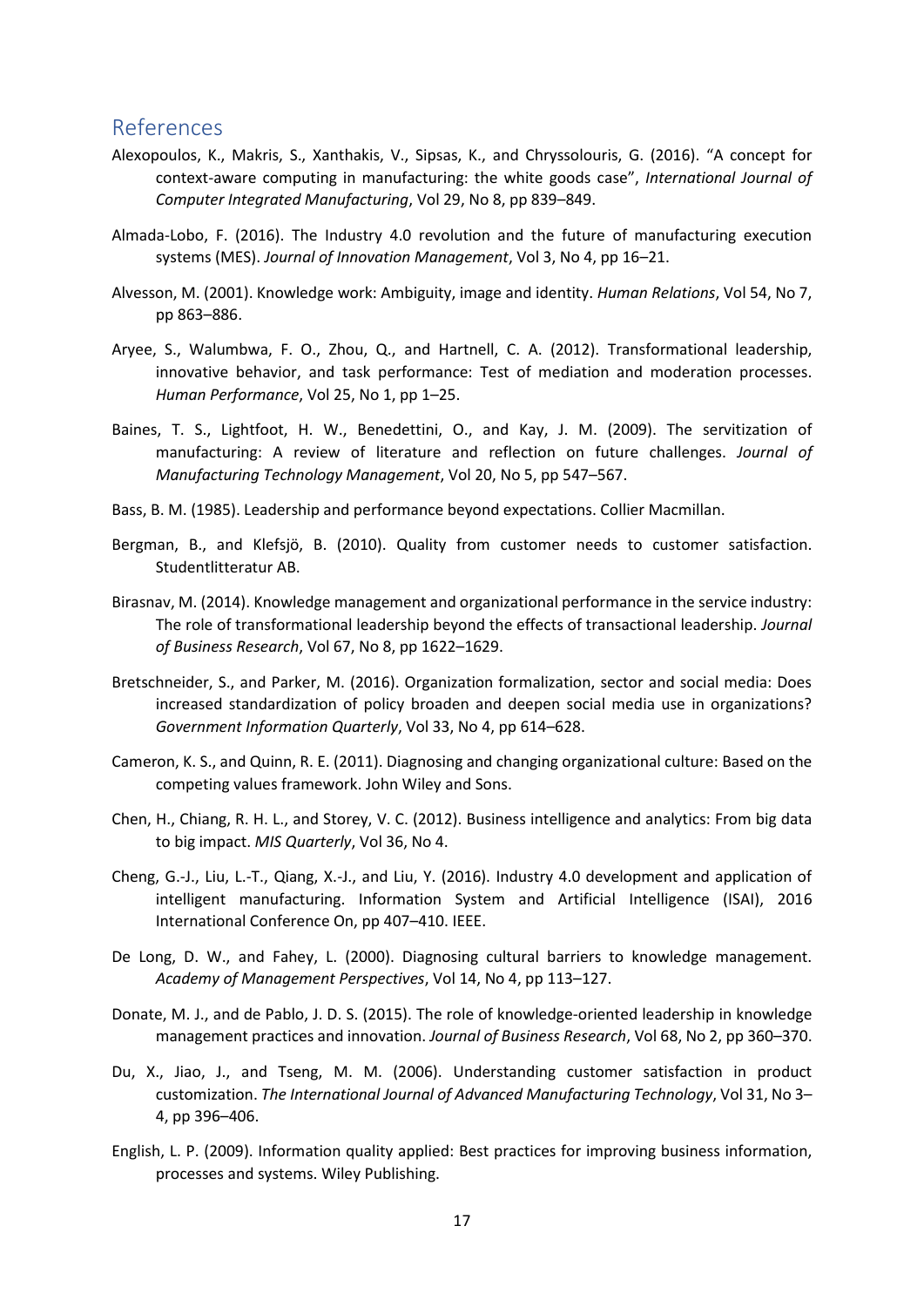- Ennis, C., Barnett, N., De Cesare, S., Lander, R., and Pilkington, A. (2018). A Conceptual Framework for Servitization in Industry 4.0: Distilling Directions for Future Research. The Advance Services Group Spring Servitization Conference 2018. Aston University and Higher Education Academy.
- Erevelles, S., Fukawa, N., and Swayne, L. (2016). Big Data consumer analytics and the transformation of marketing. Journal of Business Research, Vol 69, No 2, pp 897–904.
- Ershadi, M.J., Najafi, N. and Soleimani, P. (2019) Measuring the impact of soft and hard total quality management factors on customer behaviour based on the role of innovation and continuous improvement, The TQM Journal, Vol.31, No.6, pp. 1093-1115.
- Ferrari, R. (2015). Writing narrative style literature reviews. Medical Writing, 24, No 4, pp 230–235.
- Ferreira, F. D., Faria, J., Azevedo, A., and Marques, A. L. (2016). Product lifecycle management enabled by Industry 4.0 technology.
- Flick, U. (2015). Introducing research methodology: A beginner's guide to doing a research project. Sage.
- Flynn, B. B., Schroeder, R. G., and Sakakibara, S. (1995). The impact of quality management practices on performance and competitive advantage. Decision Sciences, Vol 26, No 5, pp 659–691.
- Frey, C. B., and Osborne, M. A. (2017). The future of employment: how susceptible are jobs to computerisation? Technological Forecasting and Social Change, Vol 114, pp 254–280.
- Gimenez-Espin, J. A., Jiménez-Jiménez, D., and Martinez-Costa, M. (2013). Organizational culture for total quality management. Total Quality Management and Business Excellence, Vol 24, No 5–6, pp 678–692.
- Goetsch, D. L., and Davis, S. B. (2014). Quality management for organizational excellence. Pearson Upper Saddle River, NJ.
- Gunasekaran, A., Subramanian, N., and Ngai, W. T. E. (2019). Quality management in the 21st century enterprises: Research pathway towards Industry 4.0. Elsevier.
- Hagerty, J. (2017). Planning Guide for Data and Analytics. Gartner. Published: 13 October 2016.
- Johnson, S. (2019). Quality 4.0: A TREND WITHIN A TREND. Quality, Vol 58, No 2, pp 21–23.
- Kagermann, H. (2015). Change through digitization—Value creation in the age of Industry 4.0. In Management of permanent change (pp. 23–45). Springer.
- Kagermann, H., Helbig, J., Hellinger, A., and Wahlster, W. (2013). Recommendations for implementing the strategic initiative INDUSTRIE 4.0: Securing the future of German manufacturing industry; final report of the Industrie 4.0 Working Group. Forschungsunion.
- Kamble, S. S., Gunasekaran, A., and Gawankar, S. A. (2018). Sustainable Industry 4.0 framework: A systematic literature review identifying the current trends and future perspectives. Process Safety and Environmental Protection, Vol 117, pp 408–425.
- Kline, J. J., and Hutchins, G. (2017). Enterprise risk management: a global focus on standardization. Global Business and Organizational Excellence, Vol 36, No 6, pp 44–53.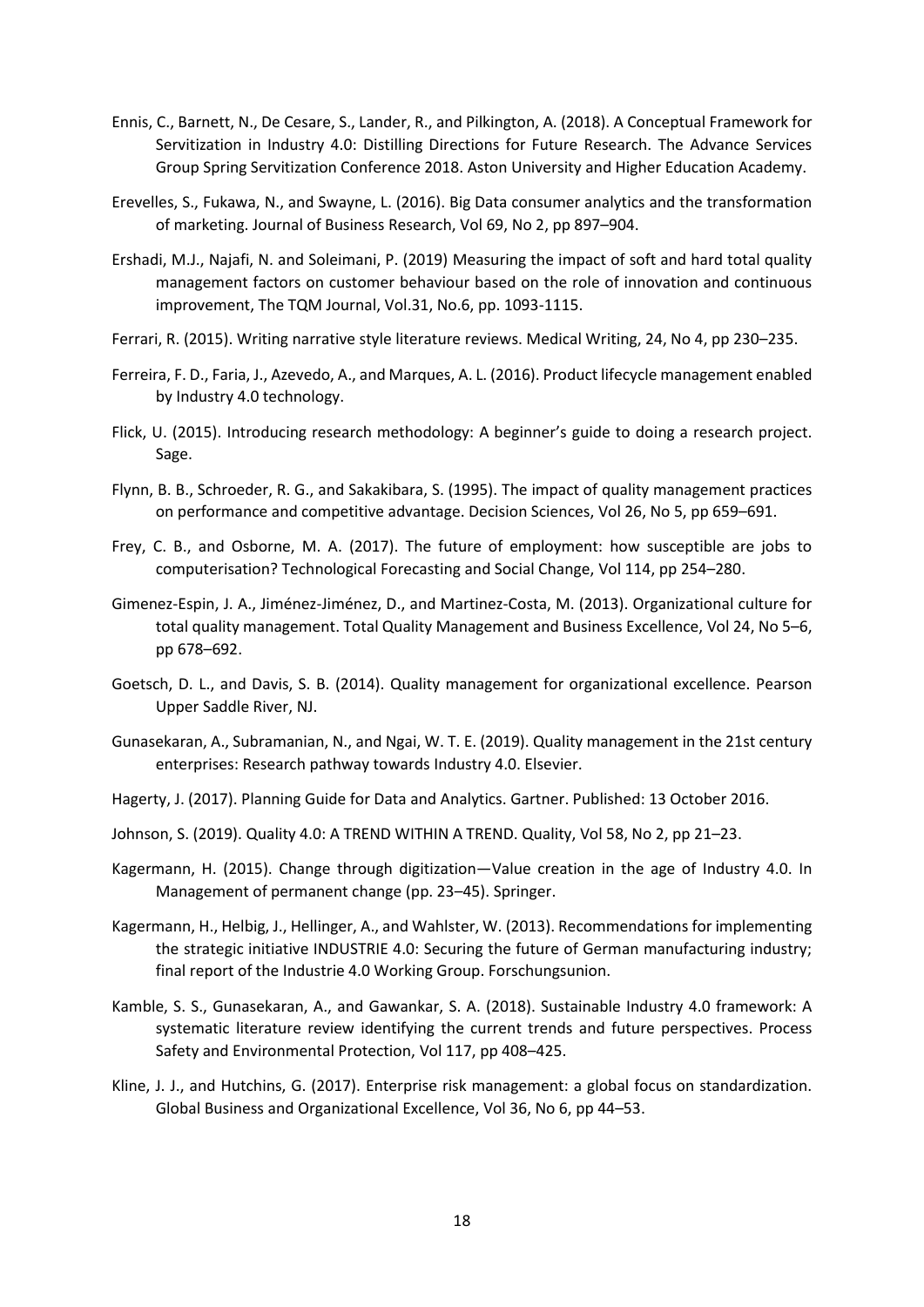- Küpper, D., Knizek, C., Ryeson, D., and Noecker, J. (2019). Quality 4.0 Takes More Than Technology. Retrieved from Boston Consulting Group website: https://www.bcg.com/publications/2019/quality-4.0-takes-more-than-technology.aspx
- Kusiak, A. (2018). Smart manufacturing. International Journal of Production Research, Vol 56, No 1–2, pp 508–517.
- Lasi, H., Fettke, P., Kemper, H.-G., Feld, T., and Hoffmann, M. (2014). Industry 4.0. Business and Information Systems Engineering, Vol 6, No 4, pp 239–242.
- Lee, J., Lapira, E., Bagheri, B., and Kao, H. (2013). Recent advances and trends in predictive manufacturing systems in big data environment. Manufacturing Letters, Vol 1, No 1, pp 38–41.
- Lu, Y. (2017). Industry 4.0: A survey on technologies, applications and open research issues. Journal of Industrial Information Integration,Vol 6, pp 1–10.
- Lucke, D., Constantinescu, C., and Westkämper, E. (2008). Smart factory-a step towards the next generation of manufacturing. In Manufacturing systems and technologies for the new frontier (pp. 115–118). Springer.
- MacDougall, W. (2014). Industrie 4.0: Smart manufacturing for the future. Germany Trade and Invest.
- Mackness, J. (1991). Top Management Commitment? In Achieving Competitive Edge Getting Ahead Through Technology and People (pp. 167–171). Springer.
- Pedersen, B. (2017). The Quality Leader's Guide to Quality 4.0. Retrieved from GxP Lifeline website: https://www.mastercontrol.com/gxp-lifeline/the-quality-leaders-guide-to-quality-4.0/
- Pieter van Donk, D., and Sanders, G. (1993). Organizational culture as a missing link in quality management. International Journal of Quality and Reliability Management, Vol 10, No 5.
- Porter, M. E., and Heppelmann, J. E. (2014). How smart, connected products are transforming competition. Harvard Business Review, Vol 92, No 11, pp 64–88.
- Qin, J., Liu, Y., and Grosvenor, R. (2016). A categorical framework of manufacturing for industry 4.0 and beyond. Procedia Cirp, Vol 52, pp 173–178.
- Say, R., Murtagh, M., and Thomson, R. (2006). Patients' preference for involvement in medical decision making: a narrative review. Patient Education and Counseling, Vol 60, No 2, pp 102–114.
- Schallock, B., Rybski, C., Jochem, R., and Kohl, H. (2018). Learning Factory for Industry 4.0 to provide future skills beyond technical training. Procedia Manufacturing, Vol 23, pp 27–32.
- Schneider, P. (2018). Managerial challenges of Industry 4.0: an empirically backed research agenda for a nascent field. Review of Managerial Science, Vol 12, No 3, pp 803–848.
- Scott-Findlay, S., and Estabrooks, C. A. (2006). Mapping the organizational culture research in nursing: a literature review. Journal of Advanced Nursing, Vol 56, No 5, pp 498–513.
- Shamim, S., Cang, S., Yu, H., and Li, Y. (2016). Management approaches for Industry 4.0: A human resource management perspective. Evolutionary Computation (CEC), 2016 IEEE Congress On, 5309–5316. IEEE.
- Soltanpoor, R., and Sellis, T. (2016). Prescriptive analytics for big data. Australasian Database Conference, pp 245–256. Springer.